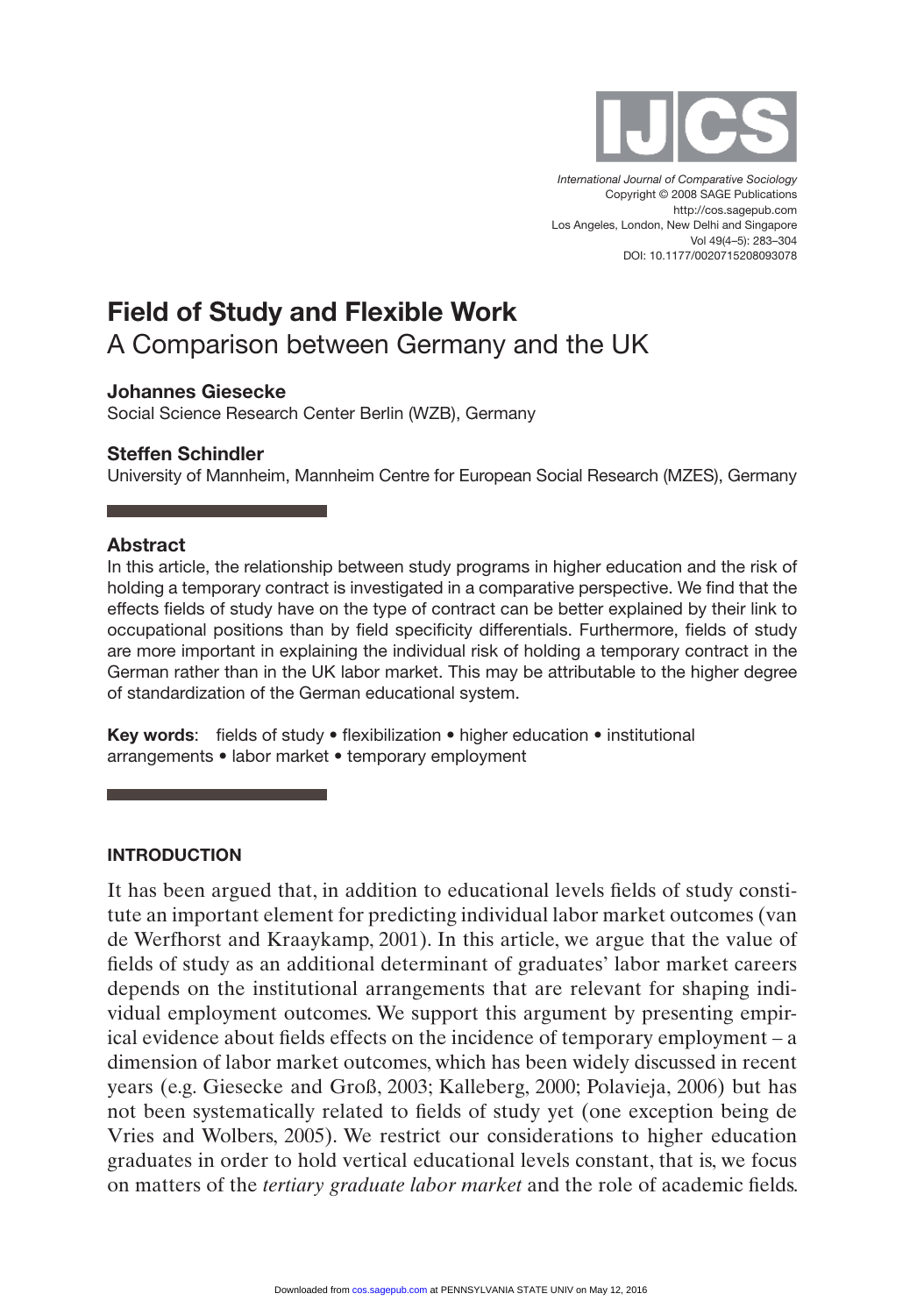To examine how institutional factors influence the role fields of study play in determining individual labor market chances, we compare two countries that we think represent examples of opposite ends: the UK, where both the educational system and labor market regulations presumably lower the importance of fields of study, and Germany, where institutional settings can be expected to enforce the impact of subject studied.

The article starts with a theoretical discussion of the underlying mechanisms linking fields of study with temporary employment and their expected cross-national variation. This section is followed by the description of the data used in the empirical part and a discussion of the main results of the statistical analyses. The last section concludes the article.

## **THE NATURE OF TEMPORARY EMPLOYMENT**

Temporary employment is frequently considered to be means of maintaining economic competitiveness and of counteracting high unemployment rates by increasing employers' flexibility (e.g. OECD, 2002). However, the reasons why employers offer temporary contracts are heterogeneous. Besides for tasks that are of a real fixed-term nature (project work, substitution for employees on maternity leave, etc.), employers make use of temporary contracts as a means of screening job applicants and/or of directly reducing labor costs. Prolonging the regular probationary periods (i.e. screening) might be necessary in case the productivity of an applicant is unclear and the correction of potential mismatches are costly (for example, due to high training costs or because of restrictions stemming from employment protection legislation). But temporary contracts can also be used to reduce labor costs by allowing employers to adjust the number of employees to the requirements of production, which is particularly important if there are high levels of demand volatility. Moreover, using temporary contracts as a sort of buffer can help to shelter permanent jobs from fluctuations in labor demand (a pattern that is typically found in internal labor markets), but might also increase the incentives of temporary workers to be productive if they want their fixed-term contracts to be transformed into permanent ones (Polavieja, 2003).

While for employers temporary jobs can be regarded as being advantageous, for employees they are likely to be associated with disadvantages such as job insecurity, fewer promotion prospects and lower wages and fringe benefits (e.g. Booth et al., 2002). The disadvantages might be less severe in the academic labor market (Mertens et al., 2007), but if evaluated against the standard employment relationship,<sup>1</sup> temporary employment still comprises a less valuable option that bears additional individual risks for employees (Giesecke and Groß, 2004).

## **The Link between Fields of Study and Flexible Work**

Fields of study may be related to temporary employment for at least two reasons. First, fields provide graduates with certain skills, which in turn directly enhance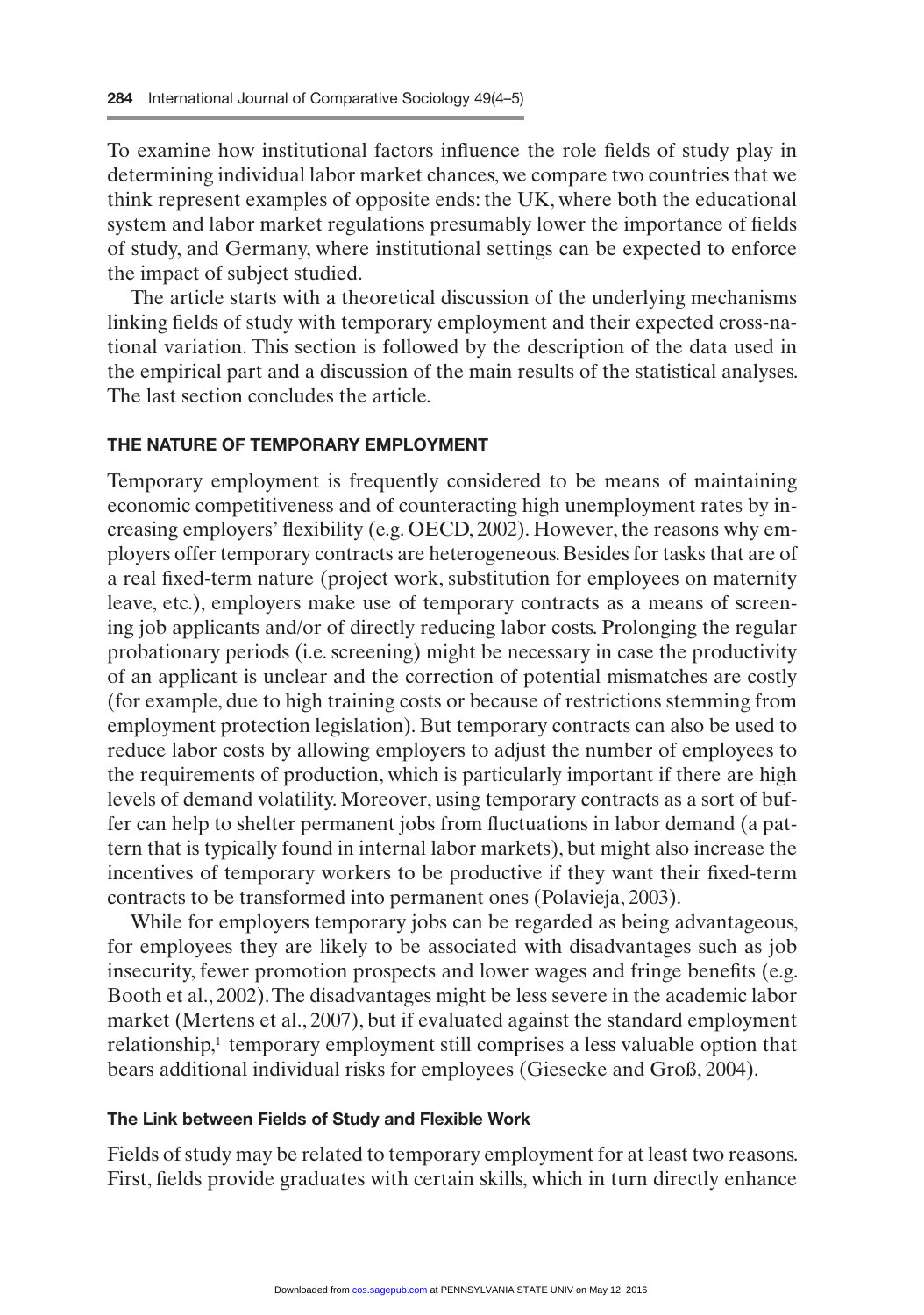or lower their risk of holding a temporary contract. As outlined above, whenever an employer is facing uncertainty about the potential productivity of a job applicant, a temporary contract might be a way to screen the potential employee and thereby to reduce costs associated to possible mismatches. As different fields generate different degrees of specificity (in terms of skills and knowledge), the extent of an employer's uncertainty about the potential productivity of an applicant, as well as the amount of needed human capital investment, can be expected to vary with field of study. This means that *graduates from fields with a narrow occupational profile* (i.e. fields with a high degree of educational specialization) will face comparatively low risks of being exposed to fixed-term contracts. Simultaneously, graduates from fields with a rather general orientation signal more uncertainty about their productivity and higher investment costs, which in turn enhance their risk of being screened on a temporary contract.

Second, fields of study can be indirectly related to temporary employment by influencing the likelihood of entering positions that exhibit higher/lower risks of being temporary. Specifically, temporary contracts can be regarded as a consequence of certain characteristics of the occupational position itself. If there is a structural relation between fields of study and positions that exhibit either high or low levels of temporary employment, field-specific rates of temporary jobs appear to be mediated by positional characteristics. Such positional differences regarding temporary employment can be found at the level of industry sectors, as empirical results show (e.g. Boockmann and Hagen, 2001; Polavieja, 2006; Uzzi and Barsness, 1998). These industry differentials might be explained by differences in the degree of employment protection for permanent positions. We assume temporary jobs to be used more frequently for screening and buffering purposes in industry sectors with higher degrees of employment protection for the permanent staff. Thus, the public sector in particular, which exhibits aboveaverage employment protection for permanent jobs, can be expected to use fixed-term contracts more often than other sectors (Giesecke, 2006). Moreover, the incidence of temporary jobs might differ between industries because some industry sectors are partly composed of firms that are exposed to high fluctuations in the demand for their goods or services. Those firms, which represent the major part of the secondary labor market segment, can be expected to make use of temporary contracts mainly to buffer demand fluctuations.

Besides effects of industry sector, positional characteristics influencing the incidence of temporary employment may also be expected for an occupation's degree of task specificity. As Polavieja (2003) points out, the degree of taskspecificity is influenced by the amount of specific human capital that is necessary to exercise the task and the level of difficulty in monitoring employees. As both investments into firm specific capital and monitoring costs are highest among service class positions, it seems to be rational for employers to offer long-term employment relationships in order to retain employees (Goldthorpe, 2000). Thus, temporary employment within the service classes can be expected to be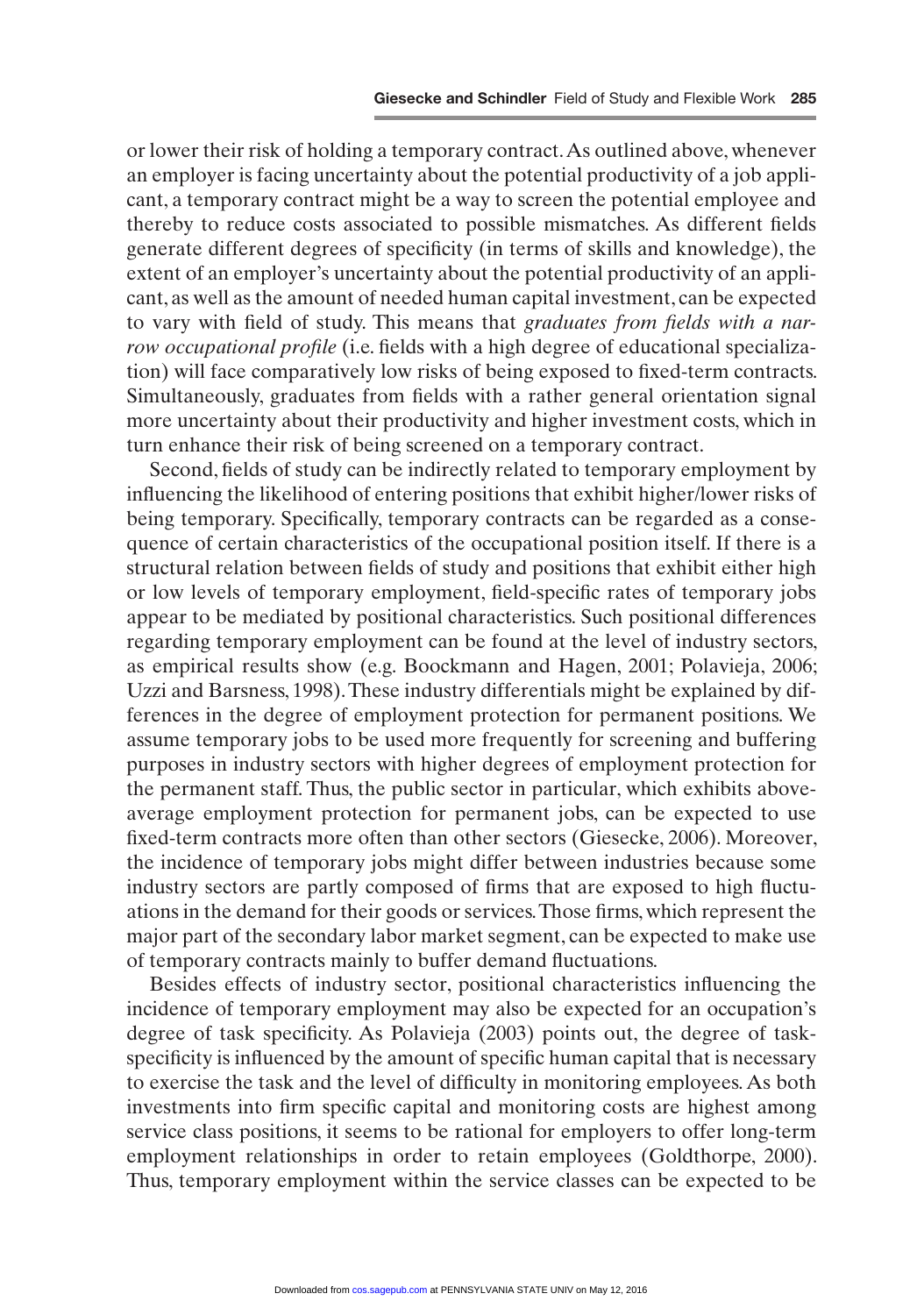mainly a matter of screening. However, given high conversion rates of temporary to permanent employment, the average level of fixed-term employment can be assumed to be fairly low for service class positions. Empirical results indeed show lower temporary employment rates for the service classes when the whole population of employees is considered (e.g. Polavieja, 2006).

Insofar as both industry sector and occupational class position (i.e. task specificity) are related to fields of study and temporary employment, these positional characteristics operate as mediating structures for the field-specific rates of temporary jobs. Thus, *high shares of temporary jobs in certain fields may be explained by a stronger* association of those fields with industries or occupational positions exhibiting high *rates of temporary employment and vice versa*. For example, as education and medical fields are very likely to lead to positions in the public or the service sectors, these fields can be expected to show considerably high rates of temporary employment. Likewise, graduates of humanities or the social sciences may be more likely to enter non-service class jobs (e.g. because of a lower demand for their specific skills), which in turn would increase their risk of holding a temporary contract.

#### **CROSS-COUNTRY DIFFERENCES**

Based on the empirical findings of the research on school-to-work transitions, which show that different systems utilize different mechanisms in the allocation to employment (e.g. Allmendinger, 1989; Müller and Gangl, 2003), we can expect an impact from institutional arrangements on the role fields of study play in the process of allocating graduates to temporary versus permanent jobs. To investigate this issue, we compare two countries that show marked differences in these institutional settings: Germany and the United Kingdom.

First, regarding the *tertiary educational system* of the two countries, the most striking differences are related to the degree of standardization (Allmendinger, 1989; Giesecke and Groß, 2004). In Germany, higher education degrees equip students of a certain field with a similar stock of knowledge – independently of the institution they have been awarded their degree. Therefore, the degrees are highly standardized and comparable across institutions. By contrast, in the UK, the specific contents are quite heterogeneous even within the same study program categories. Thus, comparability of degrees is rather limited in the British educational system – the degree of standardization is low. The differences in standardization are reflected in the degree of signaling that is argued to be more pronounced in Germany (Breen, 2005). German employers are assumed to be generally more aware of the kind of knowledge graduates from specific fields possess (which can be either specifi c or general), whereas uncertainty about the skills of applicants is comparatively high for British employers – even if they consider fields of study as additional information.

Moreover, in addition to the higher degree of standardization, the German higher education system comprises many study programs with a clear occupation-related profile (see Müller et al., 1998), while the British system is geared to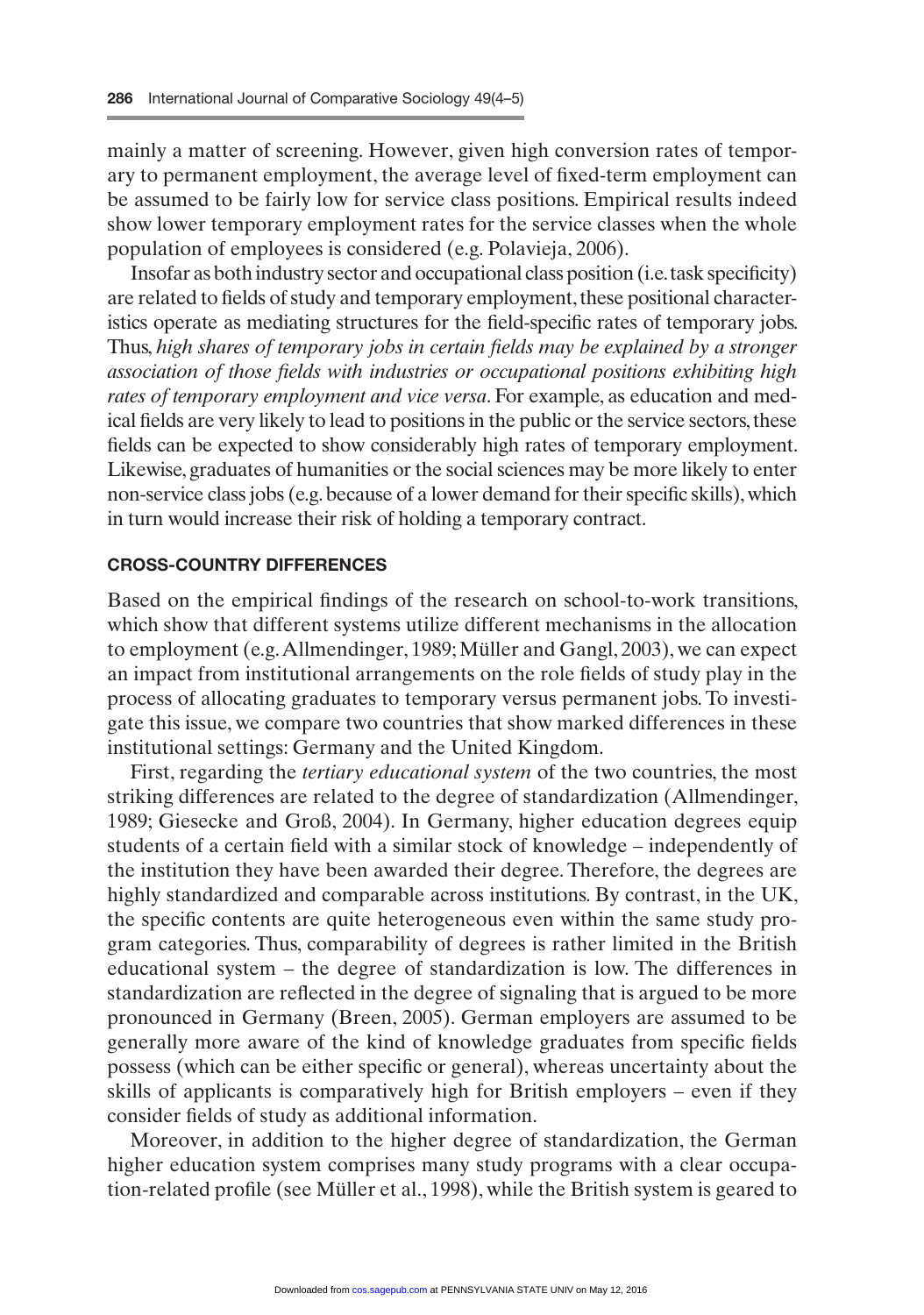providing more general skills across the board. Thus, the linkage of the educational system with the labor market is much stronger in Germany.

In summation, the German system features many more educational signals for the labor market, with a strong emphasis on subject studied, whereas in the UK fields of study are no adequate indicator for reducing employer's uncertainty about the productivity of a job applicant. Therefore, *fields of study are expected to be more important for the process of allocating graduates to temporary jobs in Germany than in the UK*. Furthermore, the link between fields and labor market positions is much looser within the British context. Thus, it seems reasonable to expect *positional characteristics to be less capable of explaining variation in the shares of temporary jobs between fi elds of study in the UK compared to Germany*.

Second, Germany and the UK differ not only in their institutional settings of their respective educational systems, but also with respect to *labor market institutions*: the UK labor market is usually regarded as a rather open one with low levels of employment protection, whereas the German labor market is characterized by a high degree of employment protection (OECD, 2004). These differences suggest that temporary employment as a means of increasing flexibility is of less importance in the UK labor market, as restrictions against dismissal of employees holding permanent contracts are rather low. Indeed, overall rates of temporary employment are higher for Germany than for the UK, though the difference is less than expected if only differences in employment protection are considered (Giesecke, 2006; OECD, 2004). However, we believe that the overall degree of employment protection is of only minor relevance for explaining cross-country differences in the *relative* effects fields of study have on the individual risk of holding a temporary contract.

## **DATA AND VARIABLES**

Our analyses are based on the German and the UK Labor Force Surveys for the year 2004. We restricted the samples to employees with higher education degrees, aged 20–39, who were not enrolled in education at the time of the interview. Taking into account missing values on the variables used, information of 2107 German men and 1594 women as well as 2108 British men and 2396 women could be analyzed.

The variables used attempt to capture important individual as well as job characteristics. The dependent variable *type of contract* is coded 0 for permanent employment and 1 for temporary employment. *Fields of study* are coded into ten categories: engineering/applications, science/mathematics, social sciences,<sup>2</sup> education, business/finance, medicine, media, humanities, arts, and law/administration. Although our sample is restricted to higher education degree-holders, we distinguish higher and lower degrees to capture some within group variation.<sup>3</sup>

As indicator of field of study specificity, we constructed a *dispersion index* (de Vries and Wolbers, 2005; Dekker et al., 2002). This index is a measure of concentration, focusing on the distribution of occupations within a certain field (field-based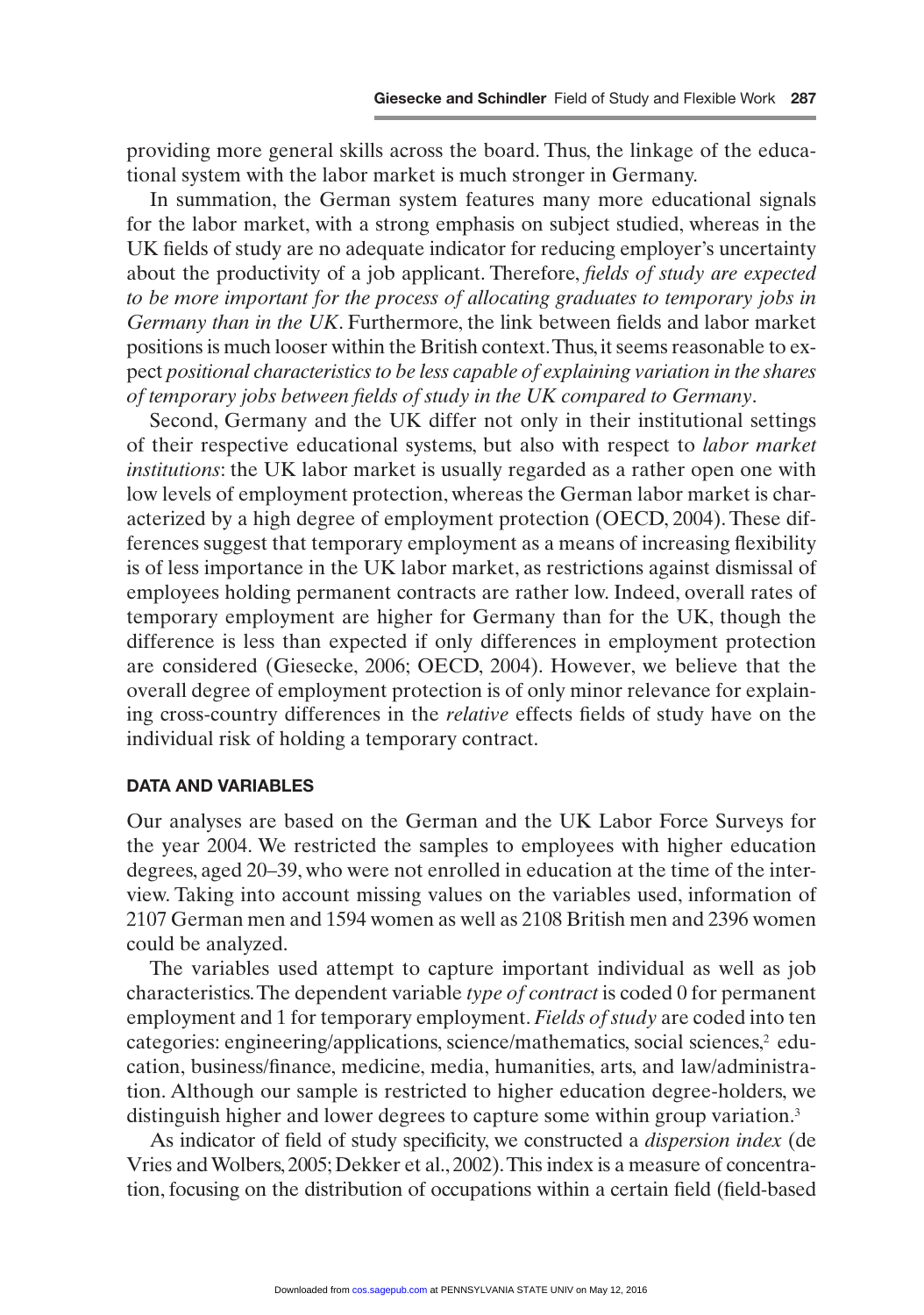dispersion). It ranges between  $0$  and  $1$ , higher values indicating fields with a heterogeneous distribution across occupations.4 We additionally constructed an index indicating for each occupation the degree of heterogeneity of its employees' educational background (occupation-based dispersion).5

Other individual characteristics are measured by age, nationality, and marital status. We use *age* in years and *age squared* to control for (non-linear) lifecycle effects. *Nationality* is measured as a dichotomous variable, distinguishing between citizens and non-citizens of the respective country. *Marital status* distinguishes married from non-married respondents.

Apart from individual characteristics, we constructed indicators for positional features. In order to capture characteristics that are related to task-specificity, we use a variable for the *class position* proposed by Erikson and Goldthorpe (1992). We distinguish between positions of service class I, service class II, and below service class. *Industry sector* distinguishes ten categories: agriculture, energy, manufacturing, construction, trade/hospitality, transportation/communication, banking/insurance, education/health, other services, and public sector. In order to provide a more substantial explanation of industry sector effects, we additionally constructed indicators for industry properties: *the share of service class positions* as well as *the share of women* measured at the industry level. We further use the *industry sector expansion* between 1999 and 2004, measured as relative growth in the industry specific (highly educated) workforce, in order to capture differences in the development of labor demand. *Firm-size* distinguishes small firms (less than 20 employees) from middle-sized firms (between 20 and 50 employees) and large firms (more than 50 employees).

Finally, as we expect the relevance of flexible employment to vary with economic cycles, we control for *overall unemployment rates* during the school-towork transition, that is, at the time of highest qualification obtainment.

All models are estimated separately for male and female employees to allow for gender-specific effects due to distinct labor market processes for men and women.

## **RESULTS**

The empirical section of the article is divided into two main parts. First, the association between fields of study and the individual risk of holding a temporary contract is evaluated by descriptive measures. Field-specific rates of temporary employment and their variation between the German and the UK labor market will be discussed. Furthermore, the association between fields, specificity, industry sector, and occupational class will be explored to understand the latter factors' power to explain the effects fields have on the type of employment contract. Second, these issues are further investigated. Using multivariate analyses, the findings of the descriptive section are tested for their statistical robustness, taking into account the joint effects of various factors explaining field-specific rates of temporary employment.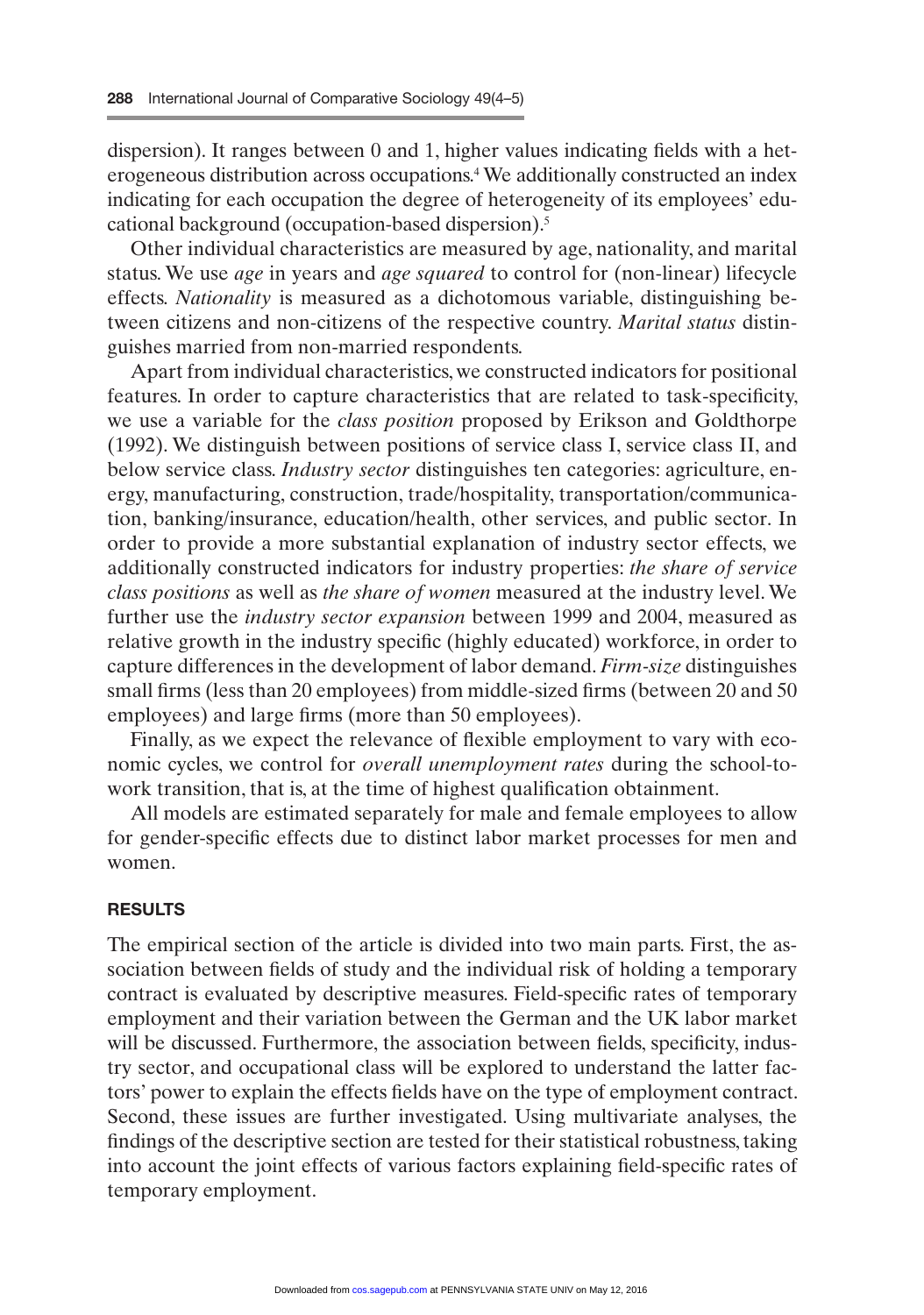## **Descriptive Findings**

Figure 1 depicts rates of temporary employment by fields, gender, and country. There are four aspects that should be particularly highlighted. *First*, the individual likelihood of holding a temporary versus a permanent contract is related to the specific field studied. There is considerable variation in the proportion of temporary jobs between fields. This finding clearly underlines the considerable heterogeneity of highly educated employees in terms of their (early) career chances. However, from a cross-national comparative perspective, there are both clear-cut similarities and striking differences between the UK and Germany. Similarities can be found for arts and humanities (high proportions of temporary jobs) and for business/finance (very low proportions of temporary jobs). Differences between the countries are obvious in the cases of medicine and science/mathematics, with relatively high risks of temporary employment for German employees in those fields.<sup>6</sup> *Second*, the higher variation between fields indicates a closer association between fields and type of contract in Germany than in the UK, a result that is also confirmed by Cramer's V, which summarizes the association in one number.7 *Third*, as indicated by the vertical lines in Figure 1, the average risk of temporary employment is higher for the sub-sample of tertiary degree-holders than for the entire workforce. This effect seems to be more pronounced for women, particularly in Germany. Gender differences are also demonstrated by the fact that temporary jobs are more likely for women than for men. *Fourth*, the risk of being employed on a temporary basis is lower in the UK than in Germany. Remarkably, this is true for every field, as well as for the entire workforce. This presumably reflects the lower employment protection legislation in the UK labor market, which makes the use of temporary employment as a means of flexibilization less likely.

To investigate how such factors as specificity, industry sector or occupational class might explain field-specific risk patterns, Tables 1–3 depict important aspects of the association between these factors and fields of study.

As can be seen from Table 1, specificity (measured by field- as well as by occupation-based dispersion) varies over fields. Certain subjects (media, humanities, arts, social science) are connected to a rather high number of occupations (high field-based dispersion) and to occupational positions that are filled by graduates from various fields (high occupation-based dispersion), respectively. Other fields (medicine or law) clearly lead only to particular and more homogeneous occupations. These patterns are quite similar in Germany and the UK, as well as for men and women. The most striking between-country difference is the higher average dispersion found in the UK compared to that found in Germany. This difference can be found for all field categories. This result is in line with the assumption of a much stronger association between educational titles and job placement in the German labor market compared to the British one. With respect to the potential of the specificity measure to explain some part of the field-effects on type of contract, it becomes apparent that there are some fields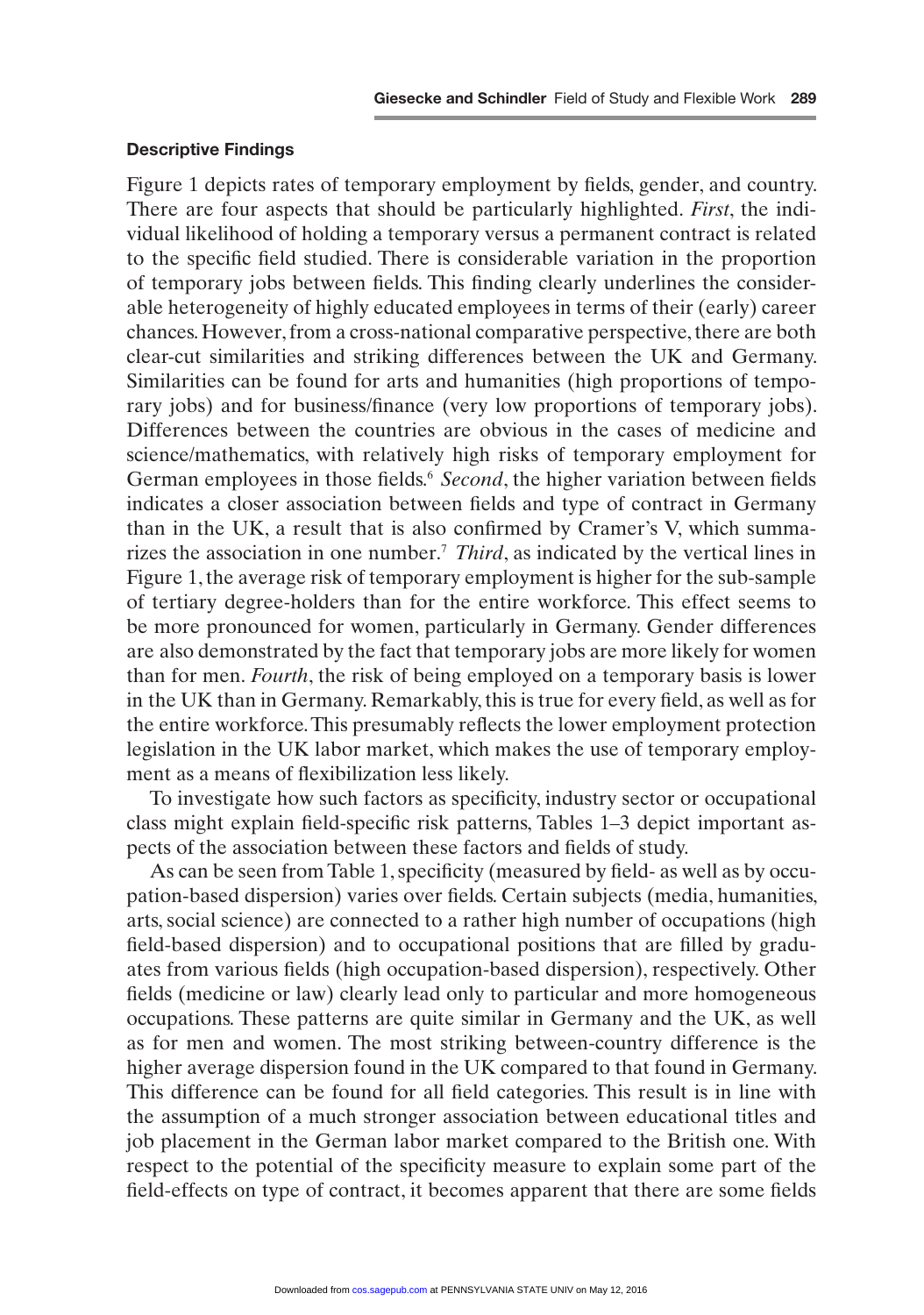

**Figure 1** Share of temporary employment by field of study, gender, and country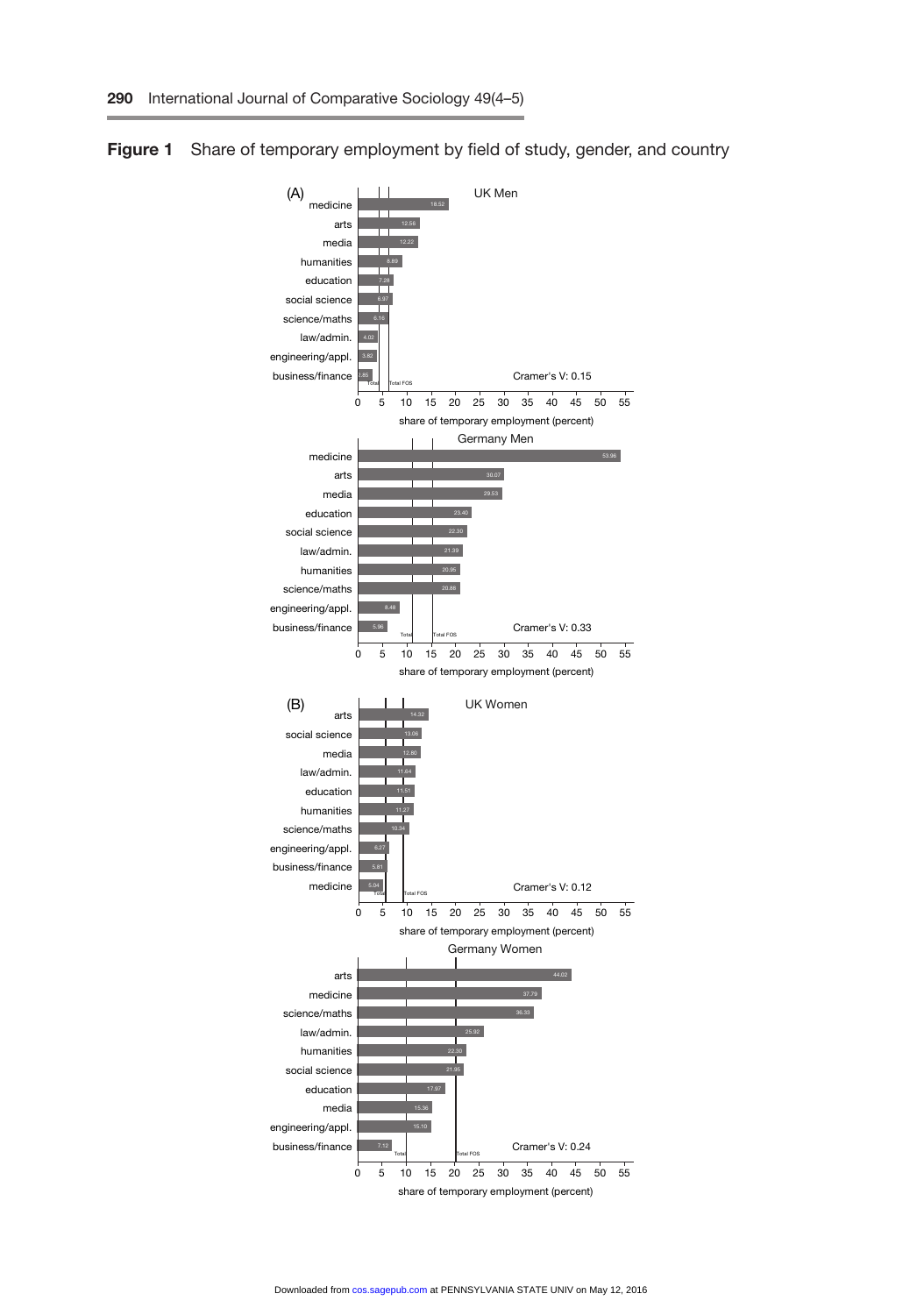|                                      |              |                   | <b>UK</b>    |                   |              |                   | Germany      |                   |
|--------------------------------------|--------------|-------------------|--------------|-------------------|--------------|-------------------|--------------|-------------------|
|                                      |              | Men               | Women        |                   |              | Men               |              | Women             |
|                                      |              | <b>Dispersion</b> |              | <b>Dispersion</b> |              | <b>Dispersion</b> |              | <b>Dispersion</b> |
|                                      | L            | $\mathbf{I}$      | ı            | $\mathbf{I}$      | ı            | $\mathbf{H}$      | ı            | Ш                 |
| Engineering/Appl.                    | 0.87<br>0.04 | 0.62              | 0.93<br>0.06 | 0.81              | 0.65<br>0.08 | 0.39              | 0.78<br>0.15 | 0.56              |
| Science/Maths                        | 0.92<br>0.06 | 0.71              | 0.96<br>0.10 | 0.78              | 0.89<br>0.21 | 0.53              | 0.94<br>0.35 | 0.52              |
| Social Science                       | 0.95<br>0.07 | 0.78              | 0.97<br>0.13 | 0.77              | 0.89<br>0.22 | 0.53              | 0.89<br>0.22 | 0.60              |
| Education                            | 0.80<br>0.07 | 0.79              | 0.73<br>0.12 | 0.70              | 0.74<br>0.23 | 0.49              | 0.76<br>0.18 | 0.42              |
| Business/Finance                     | 0.88<br>0.03 | 0.79              | 0.89<br>0.06 | 0.84              | 0.93<br>0.06 | 0.63              | 0.94<br>0.07 | 0.70              |
| Medicine                             | 0.83<br>0.14 | 0.44              | 0.77<br>0.05 | 0.39              | 0.17<br>0.54 | 0.09              | 0.47<br>0.38 | 0.23              |
| Media                                | 0.91<br>0.12 | 0.79              | 0.91<br>0.13 | 0.81              | 0.85<br>0.30 | 0.65              | 0.89<br>0.14 | 0.71              |
| Humanities                           | 0.95<br>0.09 | 0.82              | 0.95<br>0.11 | 0.82              | 0.82<br>0.21 | 0.73              | 0.95<br>0.22 | 0.72              |
| Arts                                 | 0.93<br>0.13 | 0.80              | 0.95<br>0.14 | 0.83              | 0.77<br>0.30 | 0.74              | 0.71<br>0.44 | 0.70              |
| Law/Administration                   | 0.76<br>0.04 | 0.67              | 0.73<br>0.12 | 0.62              | 0.71<br>0.21 | 0.32              | 0.66<br>0.25 | 0.36              |
| Total                                | 0.89<br>0.06 | 0.72              | 0.87<br>0.09 | 0.70              | 0.74<br>0.15 | 0.46              | 0.79<br>0.20 | 0.52              |
| Correlation with<br>type of contract | 0.02         | 0.02              | 0.05         | 0.05              | $-0.16$      | $-0.11$           | $-0.14$      | $-0.14$           |

**Table 1** Specificity and temporary employment by field of study, gender, and country

*Notes*: Dispersion I: Field-based dispersion index; Dispersion II: ISCO-based dispersion index (mean); high numbers indicate low field specificity and vice versa; temporary employment rates in italics.

Source: Authors' calculations based on UK and German LFS 2004 data, person-specific weights are used.

that match the hypothesized pattern of high (low) specificity and high (low) rates of temporary jobs (e.g. science/mathematics, arts), while others clearly do not match this pattern (e.g. medicine, business/finance). As the correlation coefficients indicate, the statistical association of the two measures of specificity and the type of contract is rather weak and, in the case of Germany, even negative. This means that graduates from more specific fields are more likely to hold a temporary contract. Given these results, the degree of field-inherent specificity does not seem to be a powerful explanatory factor for the observed effects fields have on the risk of holding a temporary contract, and it is thus expected to be of only minor relevance in the multivariate analyses.<sup>8</sup>

With respect to the relationship of fields and industry sector, Table 2 reveals that there are clear patterns of association.<sup>9</sup> Some fields (e.g. education, medicine) are very likely to lead to positions in the public sector, which exhibits the highest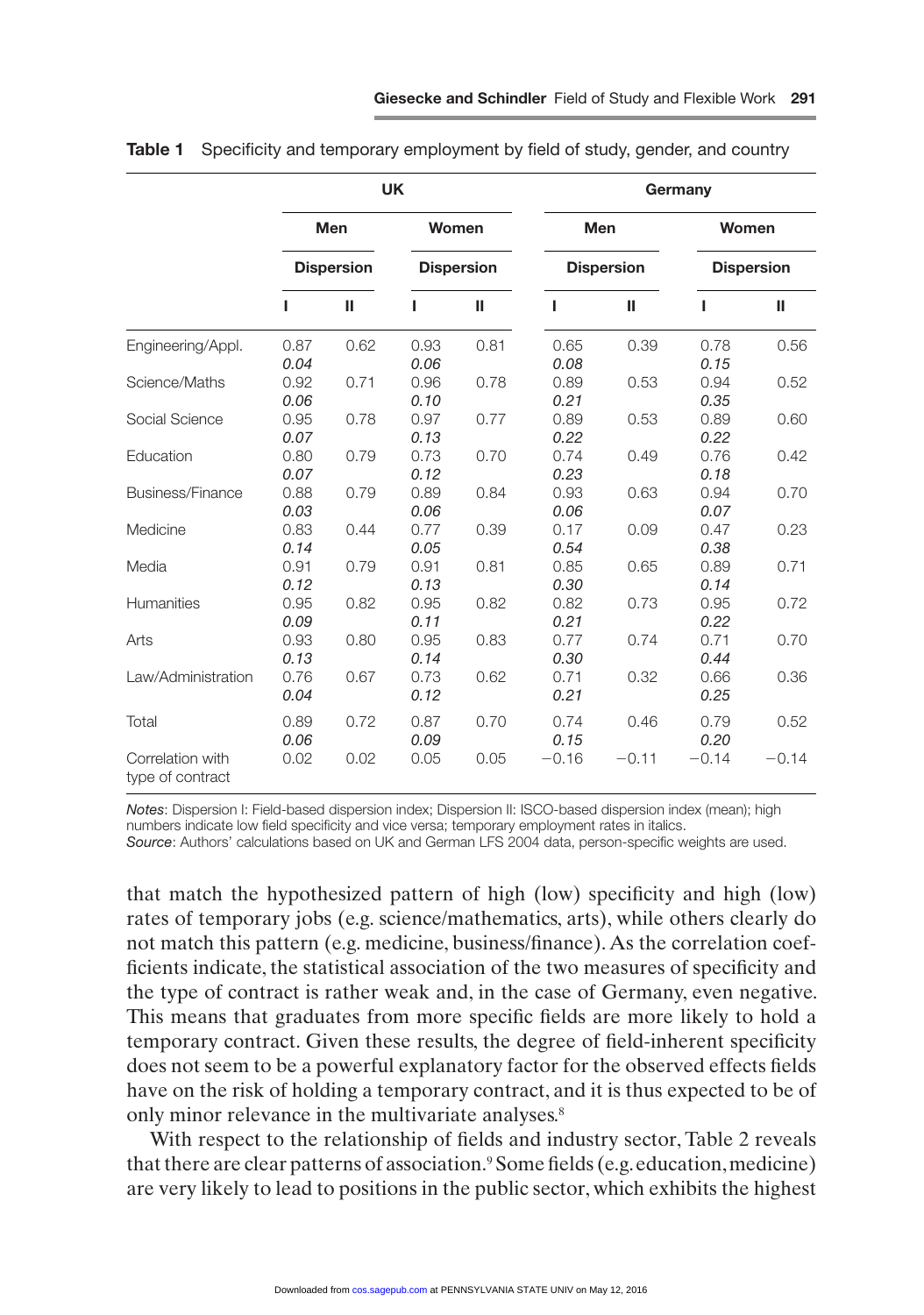shares of temporary jobs. Graduates of engineering/applications are more likely to get a position in the private non-service sector, which is characterized by low rates of temporary jobs. Other fields, such as science/mathematics, social science, are more likely to lead to positions in the private service sector, which shows rates of temporary employment that are slightly below total average. Finally, there are differences in the distributional patterns of fields over industry sectors between Germany and the UK. The most striking differences can be found for business/finance (very high shares in the private service sector in the UK), medicine (very high shares in the public sector in the UK), and law/administration (high shares in the public sector in Germany and the private service sector in the UK). Moreover, the overall strength of association between fields and industry sector (measured by Cramer's V) is higher in the German labor market, which again demonstrates the stronger relationship between educational titles and job placement than in the UK.10 Given the rather similar sectoral differentials in the overall rates of temporary jobs (see first row in Table 2), the potential of industry sector to explain field-effects on type of contract can thus be expected to be somewhat higher in Germany than in the UK. This might be interpreted as a first support for the hypothesized relation, though multivariate analyses are clearly called for to address problems stemming from endogeneity.

Finally, Table 3 allows further insight into the association between occupational class, temporary employment and fields of study. Clearly, holders of higher degree certificates have a rather high chance of entering a service class position: on average, 80 to 90 percent work in service class occupations (see Kim and Kim, 2003). Yet, there is considerable variation between fields. While some fields (engineering or science) are more likely to lead into occupations belonging to the service class I, other fields (humanities, social science, media) increase the likelihood of entering positions below service class I. In both countries, women are more likely than men to work in occupations of service class II or even lower. This is true for almost all fields, the exceptions being media and law. The cross-national comparison reveals that in Germany higher degree-holders are more likely than their UK counterparts to work in occupations belonging to the service class I. Furthermore, as indicated by Cramer's V, the association between fields and occupational class is higher in Germany than in the UK, although this difference is more pronounced for men than for women. All these patterns (variation between fields, gender, and countries) may help explain field-specific rates of temporary employment if there is an effect of occupational class on the type of contract. However, multivariate analyses are clearly needed to take into account the impact of occupational class, fields, and other important influencing variables on the type of contract simultaneously.

#### **Results from Multivariate Analyses**

To evaluate the association between fields of study and type of contract more closely, the determinants of temporary employment are analyzed by using logit models. Table 4 displays the results of different model specifications, which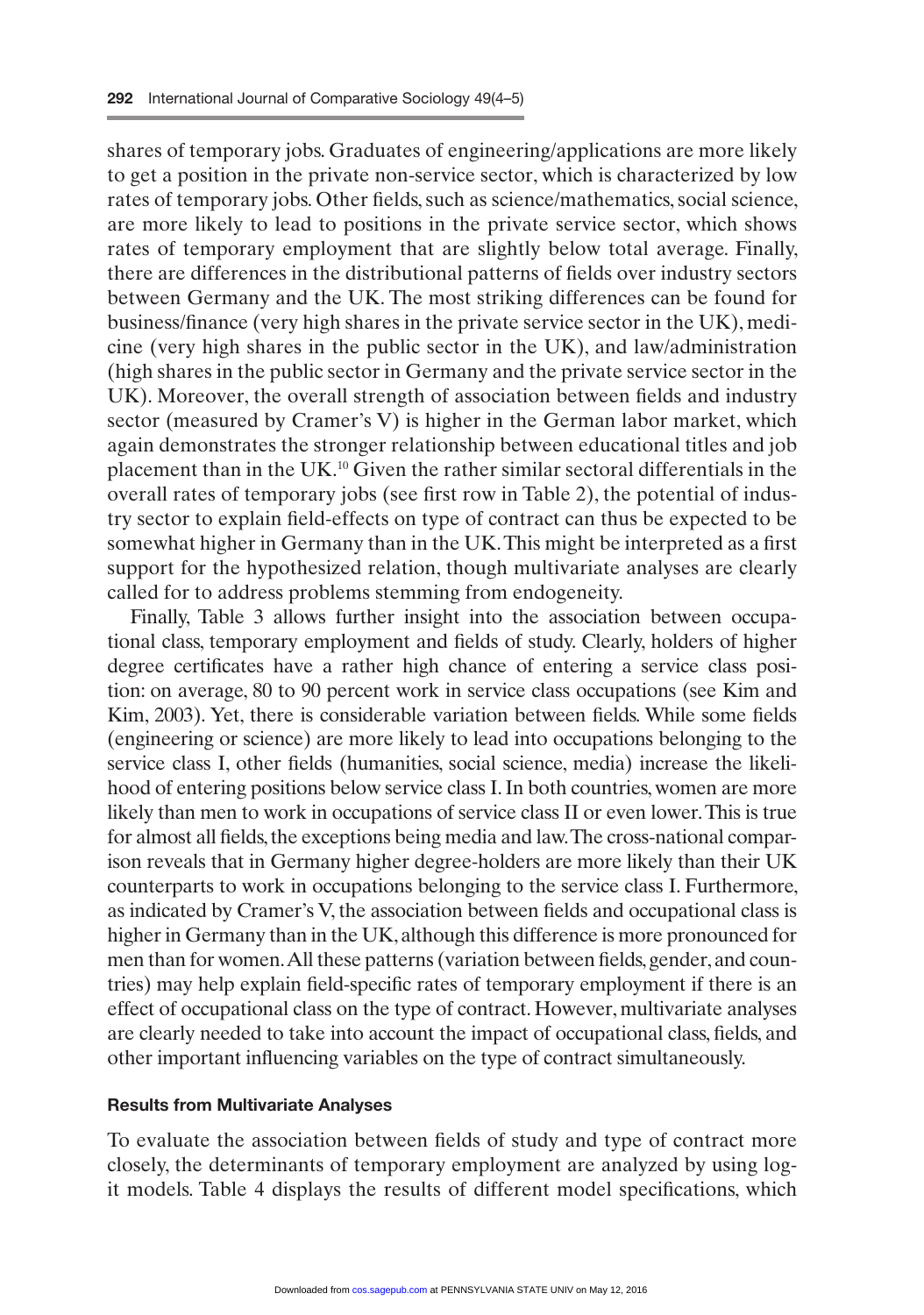| 0000<br>24460<br>24460<br>Germany<br>0.33<br>0.12<br>0.26<br>0.15<br>0.25<br>0.26<br>0.68<br>0.58<br>0.34<br>0.66<br>0.50<br>0.31<br>Σ<br>0.82<br>0.22<br>0.75<br>0.38<br>0.46<br>0.52<br>0.43<br>0.52<br>0.42<br>0.23<br>$\overline{11}$<br>0.31<br>≩<br>š<br>0.12<br>0.26<br>0.13<br>000000<br>000000<br>00000<br>0.29<br>0.29<br>0.19<br>0.24<br>Σ<br>0.16<br>0.58<br>0.42<br>0.25<br>0.56<br>0.49<br>0.38<br>0.40<br>0.44<br>0.53<br>0.54<br>0.51<br>≩<br>Germany<br>0.12<br>0.29<br>0.55<br>0.45<br>0.49<br>0.54<br>0.27<br>0.60<br>0.40<br>0.34<br>0.49<br>0.41<br>Σ<br>0.46<br>0.08<br>0.42<br>0.65<br>0.46<br>0.46<br>0.16<br>0.54<br>0.72<br>0.40<br>0.41<br>0.21<br>⋧<br>š<br>0.05<br>0.58<br>0.23<br>0.017<br>0.40<br>0.53<br>0.54<br>0.53<br>0.60<br>0.41<br>0.77<br>Σ<br>0.09<br>0.22<br>0.03<br>0.23<br>0.15<br>0.12<br>0.17<br>0.03<br>0.14<br><b>0.09</b><br>0.01<br>0.41<br>≩<br>Germany<br>0.06<br>0.59<br>0.12<br>0.25<br>0.02<br>0.25<br>0.05<br>0.20<br>0.24<br>0.00<br>0.33<br>0.01<br>Σ<br>0.06<br>0.24<br>0.16<br>0000000<br>0000000<br>0.09<br>0.11<br>0.04<br>≩<br>š<br>$\circ$ $\sim$<br>1306<br>19505<br>1950000<br>0.02<br>0.03<br>Σ<br>Distribution of fields<br>(row percentages)<br>Engineering/Appl.<br>Science/Maths.<br>Law/Administration<br>Share of temporary<br>Business/Finance<br>Social Science<br>Education<br>employment<br>Humanities<br>Medicine<br>Media<br><b>Arts</b> |       | Private non-service sector |  |  | Private service sector |  | <b>Public sector</b> |      |
|------------------------------------------------------------------------------------------------------------------------------------------------------------------------------------------------------------------------------------------------------------------------------------------------------------------------------------------------------------------------------------------------------------------------------------------------------------------------------------------------------------------------------------------------------------------------------------------------------------------------------------------------------------------------------------------------------------------------------------------------------------------------------------------------------------------------------------------------------------------------------------------------------------------------------------------------------------------------------------------------------------------------------------------------------------------------------------------------------------------------------------------------------------------------------------------------------------------------------------------------------------------------------------------------------------------------------------------------------------------------------------------------------------------------|-------|----------------------------|--|--|------------------------|--|----------------------|------|
|                                                                                                                                                                                                                                                                                                                                                                                                                                                                                                                                                                                                                                                                                                                                                                                                                                                                                                                                                                                                                                                                                                                                                                                                                                                                                                                                                                                                                        |       |                            |  |  |                        |  |                      |      |
|                                                                                                                                                                                                                                                                                                                                                                                                                                                                                                                                                                                                                                                                                                                                                                                                                                                                                                                                                                                                                                                                                                                                                                                                                                                                                                                                                                                                                        |       |                            |  |  |                        |  |                      | ≩    |
|                                                                                                                                                                                                                                                                                                                                                                                                                                                                                                                                                                                                                                                                                                                                                                                                                                                                                                                                                                                                                                                                                                                                                                                                                                                                                                                                                                                                                        |       |                            |  |  |                        |  |                      | 0.27 |
|                                                                                                                                                                                                                                                                                                                                                                                                                                                                                                                                                                                                                                                                                                                                                                                                                                                                                                                                                                                                                                                                                                                                                                                                                                                                                                                                                                                                                        |       |                            |  |  |                        |  |                      |      |
|                                                                                                                                                                                                                                                                                                                                                                                                                                                                                                                                                                                                                                                                                                                                                                                                                                                                                                                                                                                                                                                                                                                                                                                                                                                                                                                                                                                                                        |       |                            |  |  |                        |  |                      | 0.19 |
|                                                                                                                                                                                                                                                                                                                                                                                                                                                                                                                                                                                                                                                                                                                                                                                                                                                                                                                                                                                                                                                                                                                                                                                                                                                                                                                                                                                                                        |       |                            |  |  |                        |  |                      | 0.41 |
|                                                                                                                                                                                                                                                                                                                                                                                                                                                                                                                                                                                                                                                                                                                                                                                                                                                                                                                                                                                                                                                                                                                                                                                                                                                                                                                                                                                                                        |       |                            |  |  |                        |  |                      | 0.35 |
|                                                                                                                                                                                                                                                                                                                                                                                                                                                                                                                                                                                                                                                                                                                                                                                                                                                                                                                                                                                                                                                                                                                                                                                                                                                                                                                                                                                                                        |       |                            |  |  |                        |  |                      |      |
|                                                                                                                                                                                                                                                                                                                                                                                                                                                                                                                                                                                                                                                                                                                                                                                                                                                                                                                                                                                                                                                                                                                                                                                                                                                                                                                                                                                                                        |       |                            |  |  |                        |  |                      |      |
|                                                                                                                                                                                                                                                                                                                                                                                                                                                                                                                                                                                                                                                                                                                                                                                                                                                                                                                                                                                                                                                                                                                                                                                                                                                                                                                                                                                                                        |       |                            |  |  |                        |  |                      |      |
|                                                                                                                                                                                                                                                                                                                                                                                                                                                                                                                                                                                                                                                                                                                                                                                                                                                                                                                                                                                                                                                                                                                                                                                                                                                                                                                                                                                                                        |       |                            |  |  |                        |  |                      |      |
|                                                                                                                                                                                                                                                                                                                                                                                                                                                                                                                                                                                                                                                                                                                                                                                                                                                                                                                                                                                                                                                                                                                                                                                                                                                                                                                                                                                                                        |       |                            |  |  |                        |  |                      | 0.27 |
|                                                                                                                                                                                                                                                                                                                                                                                                                                                                                                                                                                                                                                                                                                                                                                                                                                                                                                                                                                                                                                                                                                                                                                                                                                                                                                                                                                                                                        |       |                            |  |  |                        |  |                      | 0.48 |
|                                                                                                                                                                                                                                                                                                                                                                                                                                                                                                                                                                                                                                                                                                                                                                                                                                                                                                                                                                                                                                                                                                                                                                                                                                                                                                                                                                                                                        |       |                            |  |  |                        |  |                      | 0.54 |
|                                                                                                                                                                                                                                                                                                                                                                                                                                                                                                                                                                                                                                                                                                                                                                                                                                                                                                                                                                                                                                                                                                                                                                                                                                                                                                                                                                                                                        | Total |                            |  |  |                        |  |                      | 0.44 |

Table 2 Association between industry sector, temporary employment and field of study **Table 2** Association between industry sector, temporary employment and field of study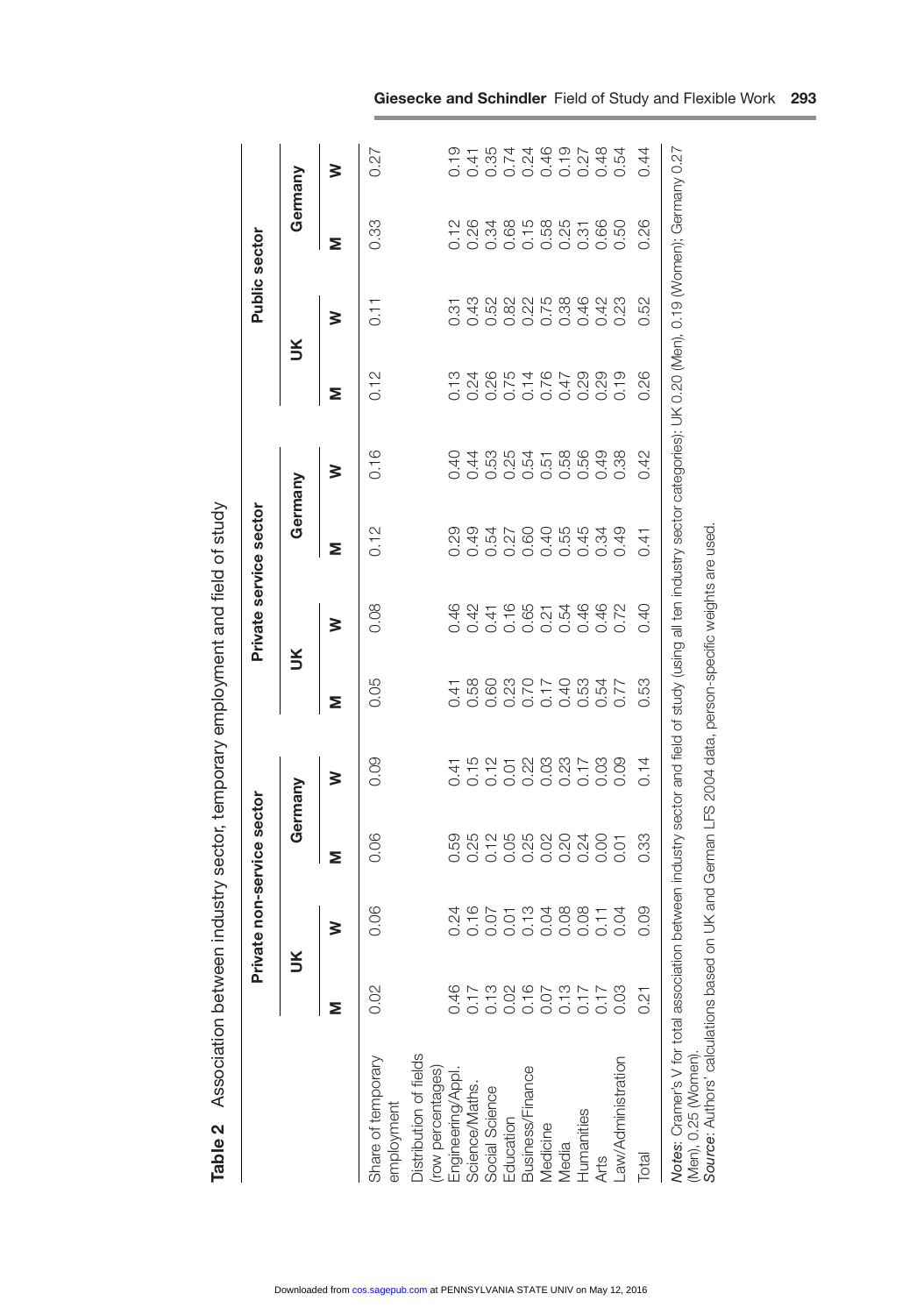| )<br>)<br>)                                                                           | cepin a<br>cicles e<br><b>Below service</b><br>このこと |
|---------------------------------------------------------------------------------------|-----------------------------------------------------|
| - בית המוסיק לו המוניקי היי                                                           |                                                     |
| Table 3 Association between occupation class, temporary employment and field of study | )<br>)<br>)<br>)<br><b>SPIP</b>                     |
|                                                                                       |                                                     |

Service class I

|                                                                                                                                                       | К    |      | Germany      |      | š                |                     | Germany         |      | š                |                | Germany             |               |
|-------------------------------------------------------------------------------------------------------------------------------------------------------|------|------|--------------|------|------------------|---------------------|-----------------|------|------------------|----------------|---------------------|---------------|
|                                                                                                                                                       | Σ    | ≷    | Σ            | ℥    | Σ                | ≩                   | Σ               | ≳    | Σ                | ⋧              | Σ                   | ⋧             |
| Share of temporary<br>employment                                                                                                                      | 0.03 | 0.06 | 0.16         | 0.22 | 0.06             | 0.10                | 0.11            | 0.14 | 0.19             | 0.14           | 0.15                | 0.16          |
| Distribution of fields                                                                                                                                |      |      |              |      |                  |                     |                 |      |                  |                |                     |               |
| (row percentages)                                                                                                                                     |      |      |              |      |                  |                     |                 |      |                  |                |                     |               |
| Engineering/Appl                                                                                                                                      | 0.68 | 0.53 | 0.82         | 0.66 | 0.18             | 0.33                | 0.09            | 0.13 | 0.13<br>0.13     | 0.14           | 0.09                | 0.21          |
| Science/Maths.                                                                                                                                        | 0.67 | 0.50 | 0.88         | 0.77 | 0.20             | 0.29                | 0.07            | 0.14 |                  | 0.21           | 0.05                | 0.09          |
| Social Science                                                                                                                                        | 0.54 | 0.38 |              | 0.63 |                  | 0.31                |                 | 0.20 |                  |                | 0.09                | 7.17          |
| Education                                                                                                                                             | 0.46 | 0.31 | 0.68         | 0.63 | 0.23<br>0.45     | 0.55                | 0.13<br>0.24    | 0.26 |                  |                | 0.08                |               |
| Business/Finance                                                                                                                                      | 0.67 | 0.54 | 0.58         | 0.50 | 0.20             |                     |                 | 0.25 |                  | 0.017<br>0.017 | <b>0.09</b>         | 0.75          |
| Medicine                                                                                                                                              | 0.60 | 0.38 |              |      |                  | 0<br>0 1 4<br>0 0 0 | ೫ ತ ನಿ<br>೧ ೧ ೧ | 0.18 | 882899<br>882899 |                |                     |               |
| Media                                                                                                                                                 | 0.46 | 0.42 | 0.53<br>0.53 | 0.49 | $0.31$<br>$0.38$ |                     |                 | 0.31 |                  | 0.22<br>0.15   | 0.18<br>0.18<br>0.0 | 0.0.0<br>2.81 |
| Humanities                                                                                                                                            | 0.51 | 0.36 | 0.84         | 0.46 | 0.32             | 0.39                | 0.05            | 0.22 |                  | 0.26           |                     |               |
| <b>Arts</b>                                                                                                                                           | 0.40 | 0.27 | 0.61         | 0.54 | 0.40             | 0.48                | 0.35            | 0.35 | 0.20             | 0.25           | 0.03                | 7.11          |
| Law/Administration                                                                                                                                    | 0.76 | 0.70 | 0.73         | 0.77 | 0.16             | 0.21                | 0.16            | 0.10 | 0.09             | 0.08           | $\frac{1}{10}$      | 2.12          |
| Total                                                                                                                                                 | 0.62 | 0.42 | 0.76         | 0.63 | 0.24             | 0.38                | 0.15            | 0.21 | 0.14             | 0.21           | 0.08                | 0.16          |
| Notes: Cramer's V for total association between occupational class and field of study: UK 0.15 (Mem), 0.18 (Women); Germany 0.21 (Men), 0.19 (Women); |      |      |              |      |                  |                     |                 |      |                  |                |                     |               |

*Notes*: Cramer's V for total association between occupational class and fi eld of study: UK 0.15 (Men), 0.18 (Women); Germany 0.21 (Men), 0.19 (Women). ŝ Ė. r weer of the second temperature in the Capital State (Second Adata, person-specific weights are used.<br>Source: Authors' calculations based on UK and German LFS 2004 data, person-specific weights are used. *Source*: Authors' calculations based on UK and German LFS 2004 data, person-specifi c weights are used.

Below service class  $I+II$ 

Service class II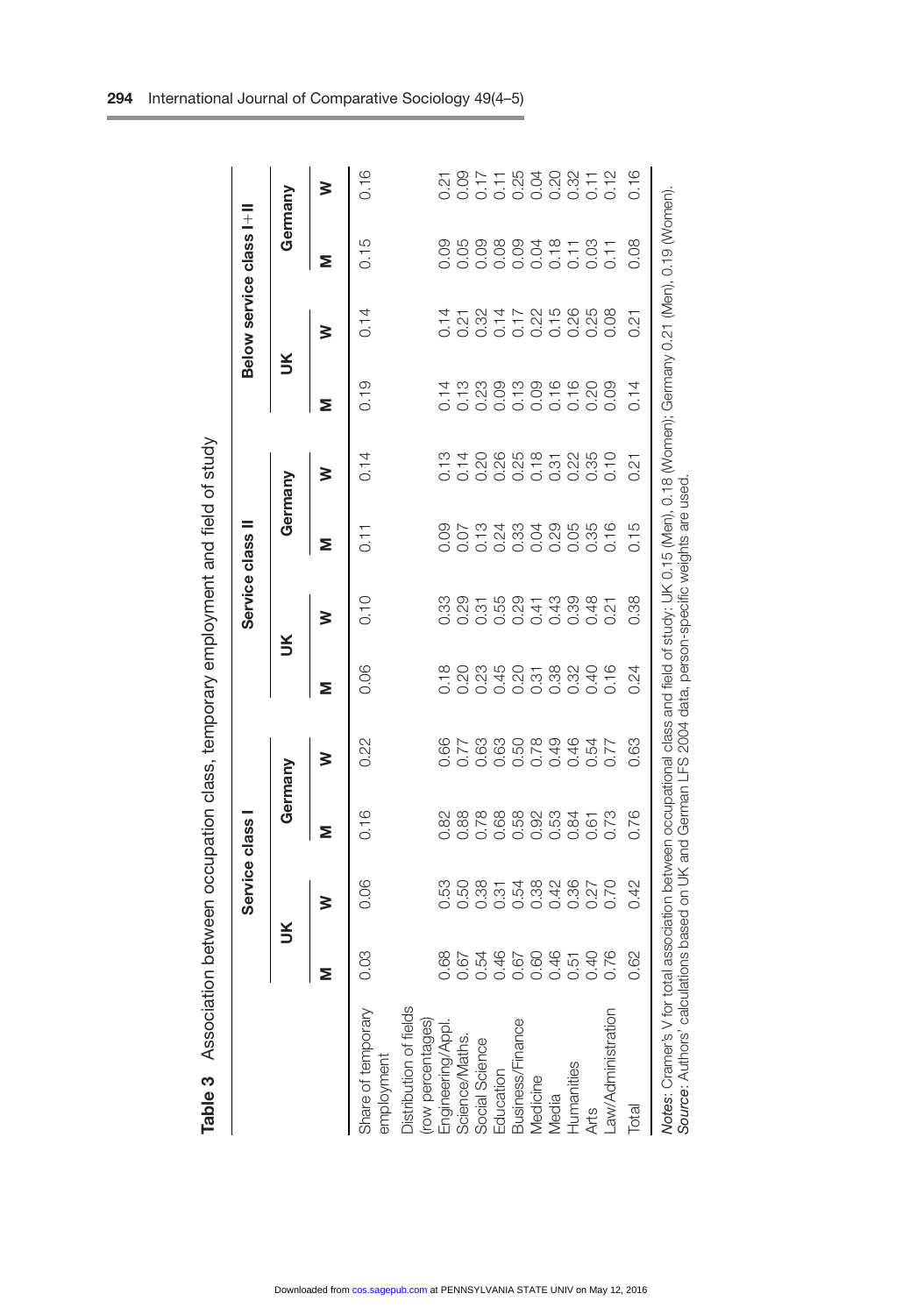|                                                   |                   | <b>Model</b>                                                                                                                                                                                                                                                   |                                                                                                                                                                                         |                                                   |                                                                                                                                                                                                                                                                                                                 |                      | Relative reduction (percent) <sup>ª</sup>             |                         |                                             |
|---------------------------------------------------|-------------------|----------------------------------------------------------------------------------------------------------------------------------------------------------------------------------------------------------------------------------------------------------------|-----------------------------------------------------------------------------------------------------------------------------------------------------------------------------------------|---------------------------------------------------|-----------------------------------------------------------------------------------------------------------------------------------------------------------------------------------------------------------------------------------------------------------------------------------------------------------------|----------------------|-------------------------------------------------------|-------------------------|---------------------------------------------|
|                                                   |                   | Ξ                                                                                                                                                                                                                                                              | ≥                                                                                                                                                                                       | >                                                 | 5                                                                                                                                                                                                                                                                                                               | ý.<br>Ξ              | ý,<br>≥                                               | Ś.                      | $\overline{\mathbf{s}}$ .<br>$\overline{5}$ |
| Field of Study (Ref.: Business/Finance)<br>UK Men |                   |                                                                                                                                                                                                                                                                |                                                                                                                                                                                         |                                                   |                                                                                                                                                                                                                                                                                                                 |                      |                                                       |                         |                                             |
| Engineering/Appl.                                 | 0.28              | $0.34 +$                                                                                                                                                                                                                                                       | 0.29                                                                                                                                                                                    |                                                   |                                                                                                                                                                                                                                                                                                                 |                      |                                                       |                         |                                             |
| Science and Maths                                 | $0.41*$           | $0.32 +$                                                                                                                                                                                                                                                       | $0.30 +$                                                                                                                                                                                | $0.33^{+}_{-0.35}$                                | 0.26<br>0.35*                                                                                                                                                                                                                                                                                                   |                      |                                                       |                         |                                             |
| Social Science                                    | $0.53*$           | $0.45*$                                                                                                                                                                                                                                                        |                                                                                                                                                                                         | $0.45$ <sup>*</sup><br>0.34<br>0.71 ***<br>0.56 + | $\begin{array}{l} 300 \\ 305 \\ 0.35 \\ 0.71 \\ 0.44 \\ 0.5 \\ 0.00 \\ 0.00 \\ 0.00 \\ 0.00 \\ 0.00 \\ 0.00 \\ 0.00 \\ 0.00 \\ 0.00 \\ 0.00 \\ 0.00 \\ 0.00 \\ 0.00 \\ 0.00 \\ 0.00 \\ 0.00 \\ 0.00 \\ 0.00 \\ 0.00 \\ 0.00 \\ 0.00 \\ 0.00 \\ 0.00 \\ 0.00 \\ 0.00 \\ 0.00 \\ 0.00 \\ 0.00 \\ 0.00 \\ 0.00 \\$ |                      | 8 8 9 9 9 9 9 9 9<br>8 9 9 9 9 9 9 7<br>8 9 9 9 9 9 0 | 1445881<br>445881       |                                             |
| Education                                         | $0.59*$           | $0.30$<br>$0.61**$                                                                                                                                                                                                                                             |                                                                                                                                                                                         |                                                   |                                                                                                                                                                                                                                                                                                                 |                      |                                                       |                         |                                             |
| Medicine                                          | $0.88***$         |                                                                                                                                                                                                                                                                |                                                                                                                                                                                         |                                                   |                                                                                                                                                                                                                                                                                                                 |                      |                                                       |                         |                                             |
| Media                                             | $0.71*$           | 0.53                                                                                                                                                                                                                                                           |                                                                                                                                                                                         |                                                   |                                                                                                                                                                                                                                                                                                                 |                      |                                                       |                         |                                             |
| Humanities                                        | $0.63**$          | $0.49*$                                                                                                                                                                                                                                                        | $\begin{array}{ccccccccc} 0 & 0 & 0 & 0 & 0 & 0 & 0 \\ 0 & 0 & 0 & 0 & 0 & 0 & 0 \\ 0 & 0 & 0 & 0 & 0 & 0 & 0 \\ 0 & 0 & 0 & 0 & 0 & 0 & 0 \\ 0 & 0 & 0 & 0 & 0 & 0 & 0 \\ \end{array}$ | $0.50*$                                           |                                                                                                                                                                                                                                                                                                                 |                      |                                                       |                         |                                             |
| Arts                                              | $0.80***$         | $0.71***$                                                                                                                                                                                                                                                      |                                                                                                                                                                                         |                                                   |                                                                                                                                                                                                                                                                                                                 |                      |                                                       |                         |                                             |
| _aw/Administration                                | 0.17              | 0.15                                                                                                                                                                                                                                                           | 0.14                                                                                                                                                                                    | $0.71***$<br>0.12                                 | 0.22                                                                                                                                                                                                                                                                                                            |                      |                                                       |                         |                                             |
|                                                   |                   |                                                                                                                                                                                                                                                                |                                                                                                                                                                                         |                                                   | Average                                                                                                                                                                                                                                                                                                         | 25.0                 | 35.5                                                  | 20.4                    | 31.4                                        |
| UK Women                                          |                   |                                                                                                                                                                                                                                                                |                                                                                                                                                                                         |                                                   |                                                                                                                                                                                                                                                                                                                 |                      |                                                       |                         |                                             |
| Engineering/Appl.                                 | $-110$            | 0.11                                                                                                                                                                                                                                                           |                                                                                                                                                                                         |                                                   |                                                                                                                                                                                                                                                                                                                 |                      |                                                       |                         |                                             |
| Science and Maths                                 | $0.32*$           |                                                                                                                                                                                                                                                                |                                                                                                                                                                                         |                                                   |                                                                                                                                                                                                                                                                                                                 |                      |                                                       |                         |                                             |
| Social Science                                    | $0.44***$         | $0.28 + 0.27 + 0.27 + 0.027 + 0.027 + 0.027 + 0.027 + 0.027 + 0.027 + 0.027 + 0.027 + 0.027 + 0.027 + 0.027 + 0.027 + 0.027 + 0.027 + 0.027 + 0.027 + 0.027 + 0.027 + 0.027 + 0.027 + 0.027 + 0.027 + 0.027 + 0.027 + 0.027 + 0.027 + 0.027 + 0.027 + 0.027 +$ |                                                                                                                                                                                         |                                                   |                                                                                                                                                                                                                                                                                                                 | $14008$<br>$408$     | $21.0$<br>$7.0$<br>$48$                               | 8<br>6 19 20<br>6 19 20 | 2<br>2<br>2<br>3<br>3<br>5<br>3<br>5        |
| Education                                         | $0.42**$          |                                                                                                                                                                                                                                                                |                                                                                                                                                                                         |                                                   |                                                                                                                                                                                                                                                                                                                 |                      |                                                       |                         |                                             |
| Medicine                                          | 0.08              | 0.05                                                                                                                                                                                                                                                           |                                                                                                                                                                                         |                                                   |                                                                                                                                                                                                                                                                                                                 |                      |                                                       |                         |                                             |
| Media                                             | $0.42$<br>$0.36*$ | 0.38                                                                                                                                                                                                                                                           |                                                                                                                                                                                         |                                                   |                                                                                                                                                                                                                                                                                                                 |                      |                                                       |                         |                                             |
| Humanities                                        |                   | $0.30 +$                                                                                                                                                                                                                                                       |                                                                                                                                                                                         |                                                   |                                                                                                                                                                                                                                                                                                                 |                      |                                                       |                         |                                             |
| Arts                                              | $0.49**$          | $0.44*$                                                                                                                                                                                                                                                        |                                                                                                                                                                                         |                                                   |                                                                                                                                                                                                                                                                                                                 |                      |                                                       |                         | 41.7<br>27.1                                |
| Law/Administration                                | $0.45*$           | $0.45*$                                                                                                                                                                                                                                                        | $0.41 +$                                                                                                                                                                                |                                                   |                                                                                                                                                                                                                                                                                                                 | $\frac{20007}{1007}$ | 27.038<br>27.038                                      | $140000$<br>$140000$    | 33.8                                        |
|                                                   |                   |                                                                                                                                                                                                                                                                |                                                                                                                                                                                         |                                                   | Average                                                                                                                                                                                                                                                                                                         |                      |                                                       |                         |                                             |
| Germany Men                                       |                   |                                                                                                                                                                                                                                                                |                                                                                                                                                                                         |                                                   |                                                                                                                                                                                                                                                                                                                 |                      |                                                       |                         |                                             |
| Engineering/Appl.                                 | $0.28*$           | $0.32*$                                                                                                                                                                                                                                                        |                                                                                                                                                                                         |                                                   |                                                                                                                                                                                                                                                                                                                 |                      |                                                       |                         |                                             |
| Science and Maths                                 | $0.59***$         | $0.48***$                                                                                                                                                                                                                                                      |                                                                                                                                                                                         | $0.39***$<br>0.51***                              | $0.23 + 0.41**$                                                                                                                                                                                                                                                                                                 |                      |                                                       |                         |                                             |
| Social Science                                    | $0.68***$         | $0.56**$                                                                                                                                                                                                                                                       |                                                                                                                                                                                         |                                                   | $0.31 +$                                                                                                                                                                                                                                                                                                        |                      |                                                       |                         |                                             |
| Education                                         | $0.75***$         | $0.41**$                                                                                                                                                                                                                                                       | $0.16$<br>$0.70***$                                                                                                                                                                     | $0.62***$<br>0.56***                              |                                                                                                                                                                                                                                                                                                                 | $774000$<br>$774000$ |                                                       | ra<br>10 အ<br>10 အ (၁ အ |                                             |
| Medicine                                          | $1.37***$         | $1.10***$                                                                                                                                                                                                                                                      |                                                                                                                                                                                         | $1.11***$                                         | $0.16$<br>$0.68***$                                                                                                                                                                                                                                                                                             |                      |                                                       |                         |                                             |
| Media                                             | $0.79**$          | $0.73*$                                                                                                                                                                                                                                                        | $0.56 +$                                                                                                                                                                                | $0.72*$                                           | $0.54 +$                                                                                                                                                                                                                                                                                                        |                      |                                                       | 8.7                     | インスクレクス<br>アンムククス<br>グラムトラム                 |
|                                                   |                   |                                                                                                                                                                                                                                                                |                                                                                                                                                                                         |                                                   |                                                                                                                                                                                                                                                                                                                 |                      |                                                       |                         | (Continued)                                 |

**Giesecke and Schindler** Field of Study and Flexible Work **295**

Downloaded from [cos.sagepub.com](http://cos.sagepub.com/) at PENNSYLVANIA STATE UNIV on May 12, 2016

**Table 4** Allocation to temporary employment

Table 4 Allocation to temporary employment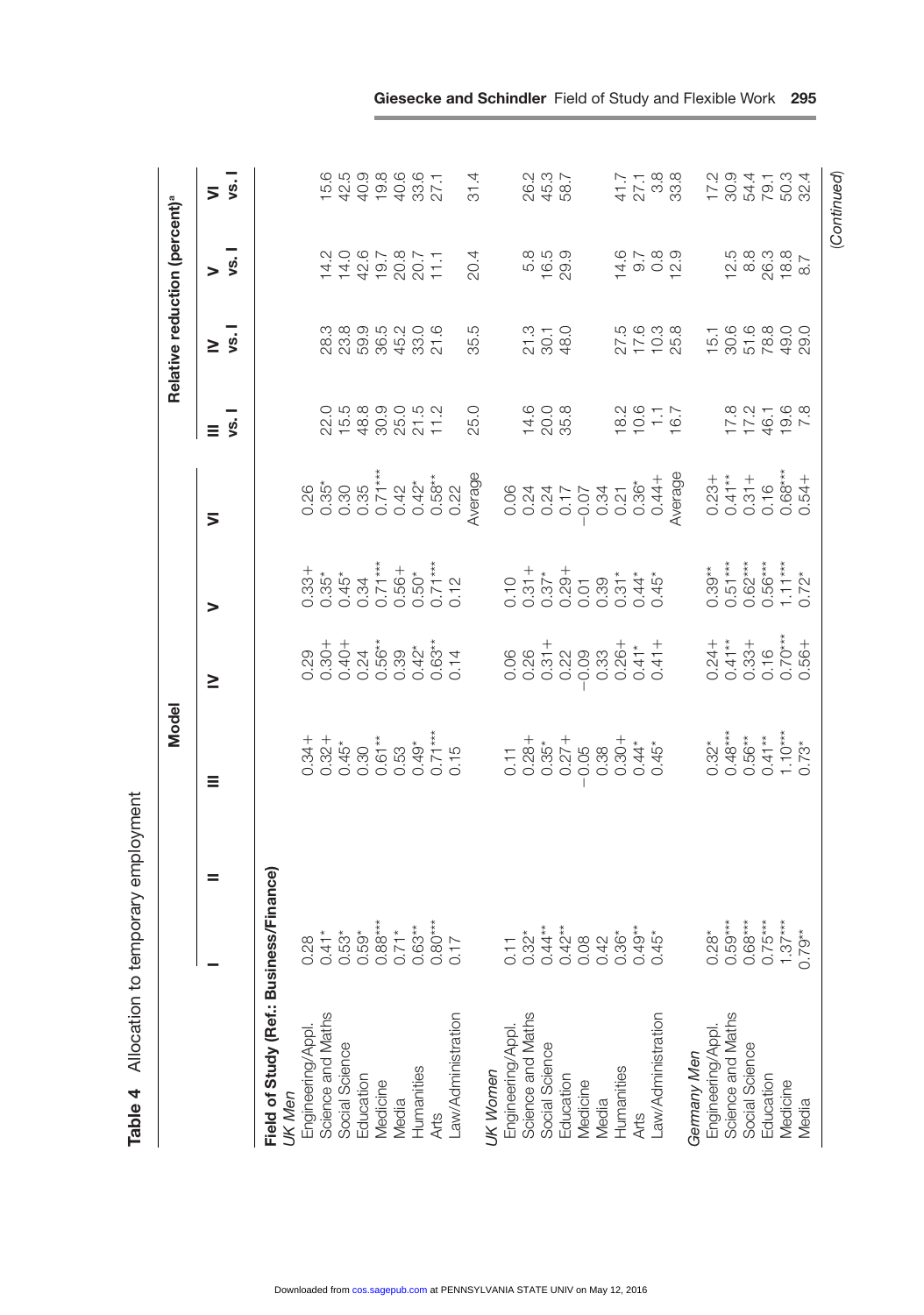|                                                                                                           |           |            | <b>Model</b>  |                                                                                |                       |                 |                              | Relative reduction (percent) <sup>ª</sup> |                  |                                                          |
|-----------------------------------------------------------------------------------------------------------|-----------|------------|---------------|--------------------------------------------------------------------------------|-----------------------|-----------------|------------------------------|-------------------------------------------|------------------|----------------------------------------------------------|
|                                                                                                           |           | $=$        | Ξ             | ≥                                                                              | >                     | $\overline{ }$  | $\overline{\mathbf{s}}$<br>Ξ | ý.<br>$\geq$                              | Ś.               | $\overline{\mathbf{s}}$ .<br>$\overline{z}$              |
| Humanities                                                                                                | $0.64*$   |            | $0.52*$       | $0.41*$                                                                        | $0.61*$               | $0.40 +$        | 18.9                         | 35.8                                      | 5.3              | 37.0                                                     |
| Arts                                                                                                      | $0.88**$  |            | $0.55 +$      | 0.25                                                                           | $0.64*$               | 0.26            | 37.7                         | 71.4                                      | 26.9             |                                                          |
| Law/Administration                                                                                        | $0.61***$ |            | $0.38**$      | $0.24 +$                                                                       | $0.45***$             | Average<br>0.23 | 37.3<br>25.3                 | 46.9<br>60.7                              | 25.8             | 70.5<br>20.9<br>20.9                                     |
| Germany Women                                                                                             |           |            |               |                                                                                |                       |                 |                              |                                           |                  |                                                          |
| Engineering/Appl.                                                                                         | $0.45**$  |            | $0.48***$     |                                                                                | $0.50***$             | $0.41**$        |                              | 9.4                                       |                  |                                                          |
| Science and Maths                                                                                         | $0.88***$ |            | $0.77***$     |                                                                                | $0.81***$<br>0.57**   | $0.72***$       |                              | 0 7 5 6 7<br>0 9 9 9 9<br>0 9 9 9 9       | $\overline{6}$   |                                                          |
| Social Science                                                                                            | $0.60***$ |            | $0.54**$      |                                                                                |                       | $0.38*$         | $\frac{1}{1}$ 8 9 1<br>49 1  |                                           | 3.9              |                                                          |
| Education                                                                                                 | $0.49***$ |            |               |                                                                                | $0.40**$              | 0.16            |                              |                                           | $18.7$<br>9.2    | 66.9<br>33.3                                             |
| Medicine                                                                                                  | $0.95***$ |            | $0.25 + 0.83$ | $\begin{array}{c} 0.41** \\ 0.70** \\ -0.34** \\ 0.0000 \\ 0.0000 \end{array}$ | $0.86***$             | $0.63***$       | 12.6                         |                                           |                  |                                                          |
| Media                                                                                                     | 0.36      |            | 0.38          | 0.33                                                                           | $0.41 +$              | $0.40 +$        |                              |                                           |                  |                                                          |
| Humanities                                                                                                | $0.46*$   |            | $0.43*$       | $0.32 +$                                                                       | $0.47**$              | $0.34 +$        |                              |                                           |                  |                                                          |
| <b>Arts</b>                                                                                               | $1.03***$ |            | $0.89***$     | $0.66***$                                                                      | $0.98***$             | $0.74***$       |                              |                                           | 4.9              |                                                          |
| Law/Administration                                                                                        | $0.55***$ |            | $0.38*$       | 0.25                                                                           | $0.44**$              | $0.26 +$        | $781$<br>$7911$<br>$511$     | 8<br>8 8 8 9<br>9 9 9 9                   | $20.0$<br>$10.8$ | 5<br>6<br>6<br>6<br>6<br>5<br>5<br>6<br>5<br>6<br>5<br>6 |
|                                                                                                           |           |            |               |                                                                                |                       | Average         | 19.2                         |                                           |                  |                                                          |
| Specificity (Field-based Dispersion) <sup>b</sup>                                                         |           |            |               |                                                                                |                       |                 |                              |                                           |                  |                                                          |
| Germany Men                                                                                               |           | $-1.20***$ |               |                                                                                |                       |                 |                              |                                           |                  |                                                          |
| Germany Women                                                                                             |           | $-1.10***$ |               |                                                                                |                       |                 |                              |                                           |                  |                                                          |
| Industry Sector (Ref.: in Model III: Private Non-Service, in Model IV and VI: Manufacturing) <sup>c</sup> |           |            |               |                                                                                |                       |                 |                              |                                           |                  |                                                          |
| UK Men                                                                                                    |           |            |               |                                                                                |                       |                 |                              |                                           |                  |                                                          |
| Private Service                                                                                           |           |            |               | $0.34 +$                                                                       |                       |                 |                              |                                           |                  |                                                          |
| Health/Education                                                                                          |           |            |               |                                                                                | $0.58 +$<br>$0.90***$ |                 | 0.45                         |                                           |                  |                                                          |
| Public Service                                                                                            |           |            |               | $0.78***$                                                                      |                       |                 | $0.82***$                    |                                           |                  |                                                          |
| UK Women                                                                                                  |           |            |               |                                                                                |                       |                 |                              |                                           |                  |                                                          |
| Private Service                                                                                           |           |            |               | 0.16                                                                           |                       |                 |                              |                                           |                  |                                                          |
| Health/Education                                                                                          |           |            |               |                                                                                | $0.51**$<br>$0.58**$  |                 | $0.44**$                     |                                           |                  |                                                          |
| Public Service                                                                                            |           |            |               | $0.40*$                                                                        |                       |                 |                              |                                           |                  |                                                          |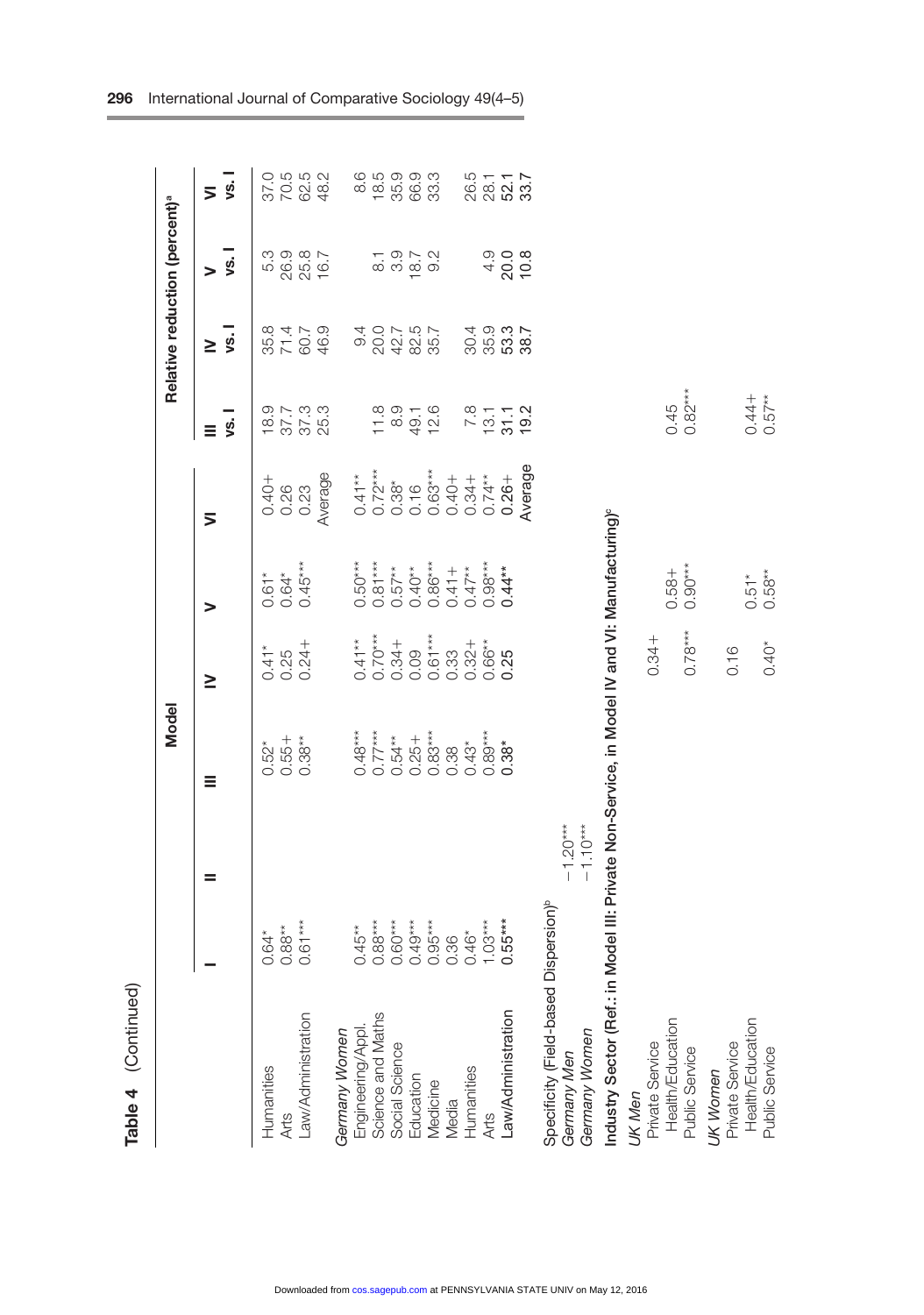| Private Service Health/Education<br>Public Service<br>Germany Men                                                                                                         |                                |                                                                                                                           | $0.71***$<br>$0.19 +$          | $0.84***$<br>$0.97***$         |              | $0.85***$<br>$0.98***$ |                            |
|---------------------------------------------------------------------------------------------------------------------------------------------------------------------------|--------------------------------|---------------------------------------------------------------------------------------------------------------------------|--------------------------------|--------------------------------|--------------|------------------------|----------------------------|
| Private Service Health/Education<br>Germany Women<br>Public Service                                                                                                       |                                |                                                                                                                           | $0.59***$<br>0.19              | $0.81***$<br>$0.70***$         |              | $0.82***$<br>$0.76***$ |                            |
| Occupational Class (Ref.: Service Class I) <sup>b</sup><br><b>Below Service Class</b><br>UK Men                                                                           |                                |                                                                                                                           |                                |                                |              | $0.71***$              |                            |
| <b>Below Service Class</b><br>UK Women                                                                                                                                    |                                |                                                                                                                           |                                |                                |              | $0.35**$               |                            |
| Industry Properties <sup>d</sup><br>Firm-size                                                                                                                             | $\frac{1}{2}$<br>$\frac{1}{2}$ | $\frac{1}{2}$<br>$\frac{1}{2}$                                                                                            | $\frac{1}{2}$<br>$\frac{1}{2}$ | $\frac{1}{2}$<br>$\frac{1}{2}$ | Yes<br>Yes   | Yes<br>$\frac{1}{2}$   |                            |
| Pseudo-R <sup>2</sup>                                                                                                                                                     |                                |                                                                                                                           |                                |                                |              |                        | <b>Base®</b>               |
| UK Women<br>UK Men                                                                                                                                                        | 0.14<br>0.06                   | 0.10<br>0.04                                                                                                              | 0.06<br>0.17                   | 0.18<br>0.07                   | 0.16<br>0.06 | 0.23                   | 0.11                       |
| Germany Men                                                                                                                                                               | $0.20$<br>$0.17$               | $0.15$<br>$0.14$                                                                                                          | 0.24<br>0.20                   | 0.28                           | 0.23         | 8888<br>0000           | $0.12$<br>$0.12$<br>$0.12$ |
| Germany Women                                                                                                                                                             |                                |                                                                                                                           |                                |                                | 0.19         |                        |                            |
| Standard Deviation of Latent Variable                                                                                                                                     |                                |                                                                                                                           |                                |                                |              |                        |                            |
| UK Men                                                                                                                                                                    | 2.12                           | 2.05                                                                                                                      | 2.19                           | 2.23                           | 2.16         | 2.31                   |                            |
| UK Women                                                                                                                                                                  | 1.95                           | 1.92                                                                                                                      | 1.97                           | 2.00                           | 1.96         |                        |                            |
| Germany Men                                                                                                                                                               | 2.22                           | 2.12                                                                                                                      | 2.31                           | 2.44                           | 2.33         | 2.02<br>2.46           |                            |
| Germany Women                                                                                                                                                             | 2.20                           | 2.12                                                                                                                      | 2.27                           | 2.34                           | 2.25         | 2.35                   |                            |
| <sup>o</sup> models IV and VI use a total of ten industry sectors.<br>$+ p < 0.10; p < 0.05;$ ** $p < 0.01;$ *** $p < 0.001$<br>bonly significant coefficients are shown. |                                | only positive differences where at least one coefficient is significant at the 5 percent significance level are displayed |                                |                                |              |                        |                            |

**Giesecke and Schindler** Field of Study and Flexible Work **297**

dshare of female/of service class workers, relative expansion rates.

eshare of female/of service class workers, relative expansion rates.

econtrol variables only (age and age squared, nationality, marital status, unemployment rate at time of highest qualification obtainment, lower vs. higher

control variables only (age and age squared, nationality, marital status, unemployment rate at time of highest qualification obtainment, lower vs. higher

degrees)<br>Source: Authors' calculations based on UK and German LFS 2004 data, person-specific weights are used. *Source*: Authors' calculations based on UK and German LFS 2004 data, person-specifi c weights are used.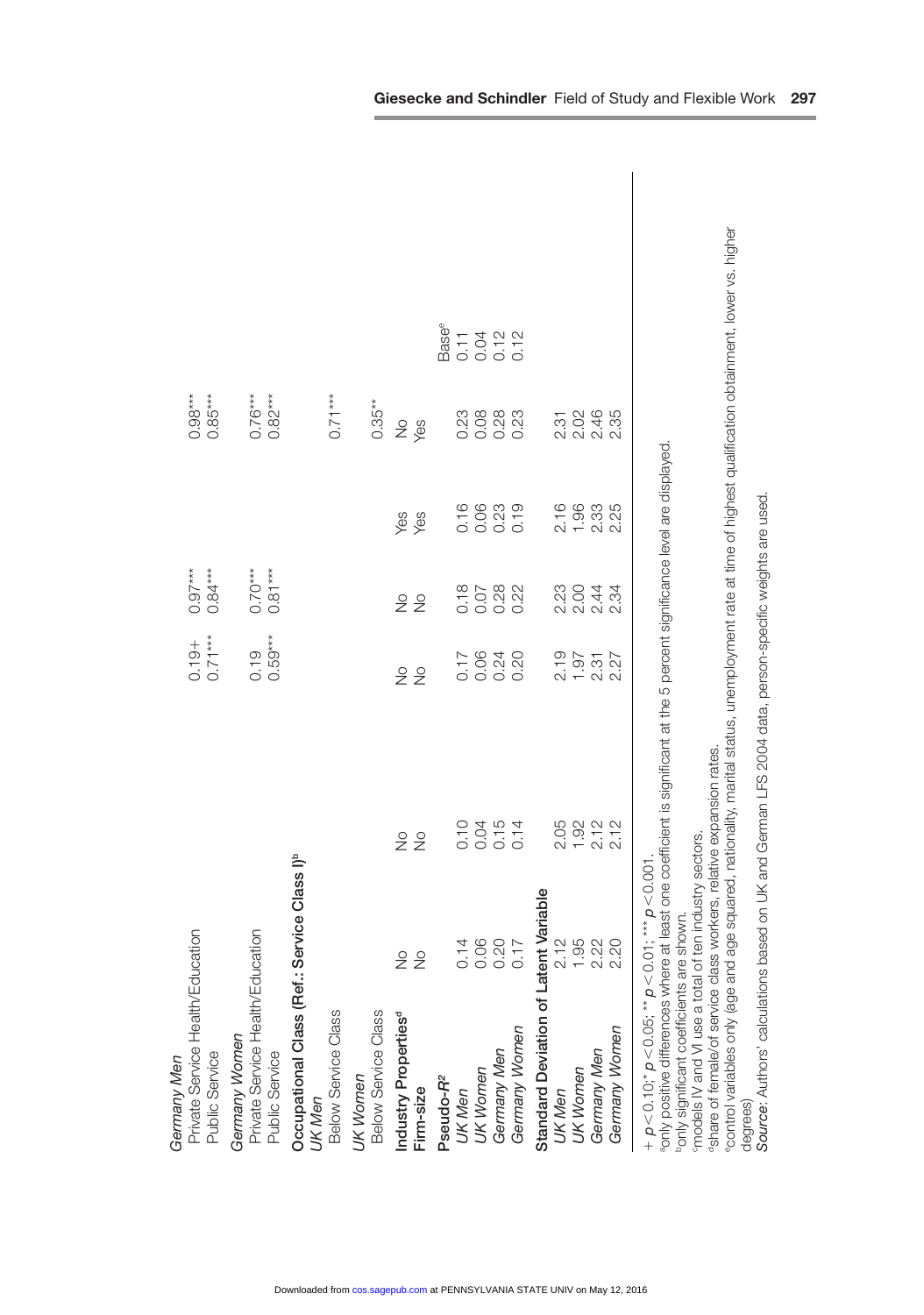were estimated separately by gender and country. Because the estimates are to be compared across models, y-standardized coefficients are calculated (Long, 1997). Due to space limitations, only the effects of variables that are explicitly discussed are reported.<sup>11</sup>

In the first model specification, only fields and control variables are included. This model closely mirrors the descriptive findings (see Figure 1), though the effects of fields are net of the impact of the control variables and significant tests for the field-differentials (with business/finance being the reference category) are available. As is evident, not all differences are statistically significant, especially for the UK sample. However, the main findings of the descriptive analysis on field-differentials are supported by this model.

In addition to testing field-effects on type of contract, this model can be used to check the strength of association between fields and the individual risk of holding a temporary contract and its variation between countries. The descriptive findings already indicated a higher association between fields and type of contract for the German labor market. By considering the Pseudo-*R*<sup>2</sup> values (at the bottom of Table 4), it is clear that the model fit is much better for Germany: compared to the UK, the variables utilized are more closely associated with the type of contract. To investigate the part of the association that is solely due to fields (net of the control variables), the Pseudo- $R<sup>2</sup>$  values of the first model can be compared with those values from a base model specification (containing no fields, but only the control variables). This comparison clearly shows a higher association for the German data: Pseudo-*R*<sup>2</sup> increases by about 8 and 5 points for German men and women, but only by about 3 and 1.5 points for British men and women, respectively. Thus, the hypothesized relation is supported by the data in both the bivariate and multivariate analysis.

The second model, which contains the field-based dispersion index instead of the field dummies used in the first model,<sup>12</sup> is used to check the hypothesis that the degree of specificity can contribute to the explanation of the field-effects on type of contract. If the hypothesized relation was true, a higher dispersion value should increase the risk of holding a temporary contract. However, the descriptive analysis of the association between fields and specificity already cast some doubts on the potential of the degree of specificity to explain field-effects. The results of the multivariate analysis are in line with these findings: while in the UK sample the coefficient of the field-based dispersion index is very low and not significant (and thus not displayed in Table 4), it turns out to be *negative* in the German case, indicating a higher risk of holding a temporary contract for graduates from more specific fields. The latter effect is partly driven by the special pattern of medicine: if graduates from the field of medicine are excluded from the sample, the effect of the dispersion index shrinks toward zero and is no longer significant (results not shown). Thus, the degree of field specificity does not seem to contribute to the explanation of the field-effects on type of contract.

To test if the effects fields have on the type of contract are mediated by sectoral effects, information on the industry sector was added to the specification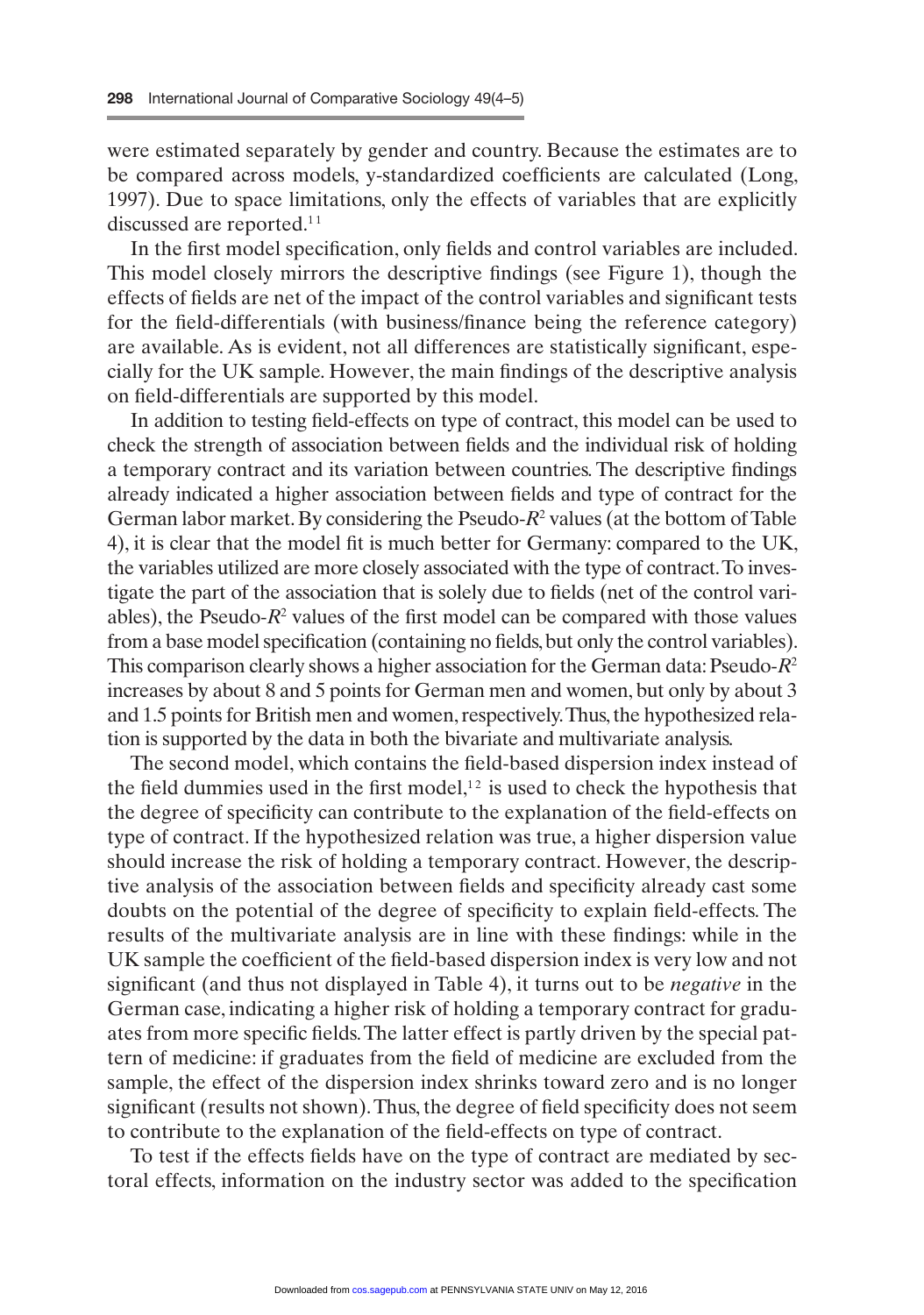of the first model (see column III and IV). The descriptive analysis of the last section already provided some support for the hypothesized relationship. In a multivariate setting, this issue can be checked by comparing (y-standardized) coefficients across models. If field-effects are mediated by industry sector, they should decline in size once information on industry sector is included in the model. To explicitly model the impact of sectoral differentials in the degree of employment protection, the third model (column III) uses a condensed version of the industry sector variable, distinguishing only between the private sector (service and non-service) and the public service. As the results show, there is a higher risk of holding a temporary contract for graduates working in the public sector compared to those in the private sector. This is true for men and women, and for both countries under investigation. Moreover, as some fields (particularly education, medicine, humanities) are more likely than others to lead to positions in the public sector where temporary contracts are used more often than in the private sector(s), sectoral effects play a substantial role in explaining the observed field-differentials in the rate of temporary employment for most fields of study, the exception being the field of engineering/applications. On average, this link can help to explain 15 to 25 percent of the field-effects on type of contract, though there is clearly variation between fields.

If the industry sector variable is further differentiated (thereby explicitly modeling some of the heterogeneity within the private service and non-service sector), the mediating role of industry sector is even more pronounced (see column IV). As the results of the fourth model show, in addition to the public sector, there are industry sectors that also make use of temporary employment more frequently than other sectors (e.g. health/education).<sup>13</sup> Taking into account these conditions, as well as the association between fields and industry sector, helps to explain, on average, 25 to 47 percent of the effects fields have on the type of contract. Thus, together with the descriptive findings, these results support the hypothesis that field-effects on type of contract can (at least partly) be explained by sectoral effects. With respect to between-country differences in the amount field-effects are being mediated by industry sector, the results suggest that (with the exception of media) field-differentials are better explained by sectoral differences in Germany than in the UK. Combined with the descriptive findings of a tighter association between fields and industry sector in the German labor market these results confirm the theoretical reflections on this matter.

To determine to what extent the effects of industry sector on the type of contract can be ascribed to processes of industry expansion or to labor market segmentation, the fifth model uses relative expansion rates as well as the share of female/service class workers (average values per industry) and the size of the firm the employee is currently working at as additional information, the latter three being indicators of the labor market segments a particular industry belongs to.<sup>14</sup> As the results show, these indicators capture some of the mediating effects of industry sector (about 50 percent and about 30 percent in the case of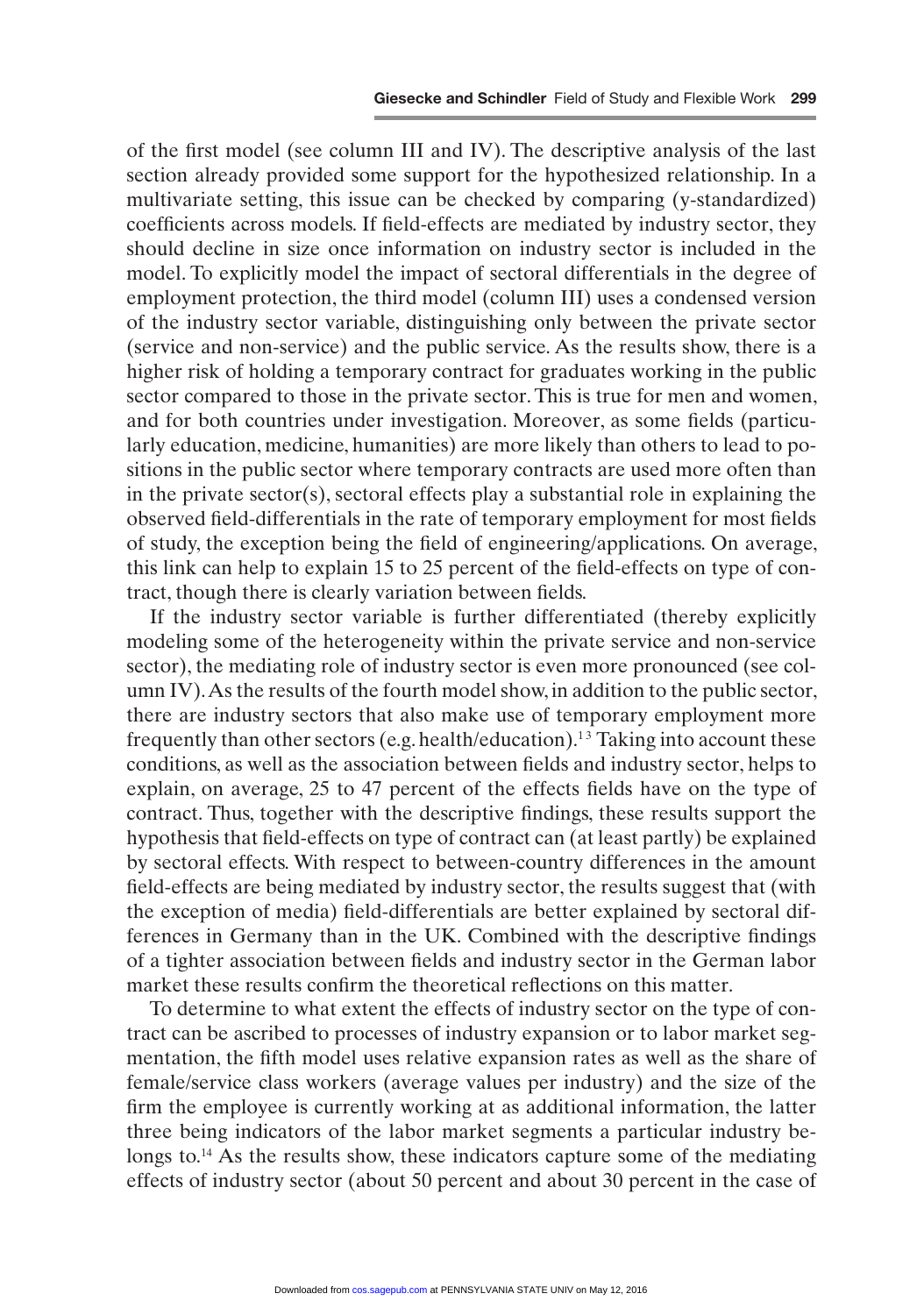the UK and Germany, respectively).15 Moreover, by taking these indicators into account, the model fit is higher than that of the first model, though it is lower when compared to the third and the fourth models. In sum, these results indicate that a substantial part of the mediating as well as the direct effects of industry sector cannot be attributed to the used indicators. Thus, fully equating industry effects on temporary employment with effects of secondary labor market structures seem to be unwarranted.

Finally, in the sixth model, positional effects are investigated with respect to the occupational class. To do so, information on the class position (distinguishing service class I, service class II and positions below service class) was added to the model. By looking at the effects of class position, as well as at the model fit, it is clear that occupational class is an important predictor of the risk of holding a temporary contract in the UK, but is not so in the German labor market. For the UK, the results indicate that positions below service class II are more likely to be temporary, particularly for men. However, there does not appear to be a difference in this likelihood between the service classes. Contrary to this, in the German labor market, the incidence of temporary jobs seems to be evenly distributed among classes, once fields of study are controlled for.<sup>16</sup> Moreover, as an additional explanatory factor of the effects fields have on the type of contract, the class position turns out to be of 'value' only in the case of British women, for whom the average explanation of field-effects is increased to about one third. For British men, taking into account the class position is relevant for enhancing the explanation of the effects of social science and arts, but is of the opposite effect in most other fields. Thus, the hypothesized relation is only supported for the sample of women in the UK. Furthermore, since there are no significant effects of occupational class, for the German case this variable cannot be regarded as being an explanatory factor for the effects fields of study have on the risk of holding a temporary contract.

#### **CONCLUSION**

While there have been some studies either on fields of study or on labor market flexibilization, there has so far not been a study that connects both strands of research. In this article, we attempted to do so by investigating the effects fields have on temporary employment, a very prominent form of flexible work. Empirically, a clear variation in the rates of temporary employment between fields can be found, which suggests that fields play a role in the process of allocating people to positions with temporary contracts.

One possible way to explain these differentials is to refer to the degree of field specificity. However, as the empirical analyses showed, there is almost no support for this notion from the data. An alternative argument suggests positional characteristics to be of importance for explaining differing shares of temporary jobs between fields. The results support this argument by showing industry sector to be indeed a relevant explanatory factor for the effects fields have on the risk of holding a temporary contract.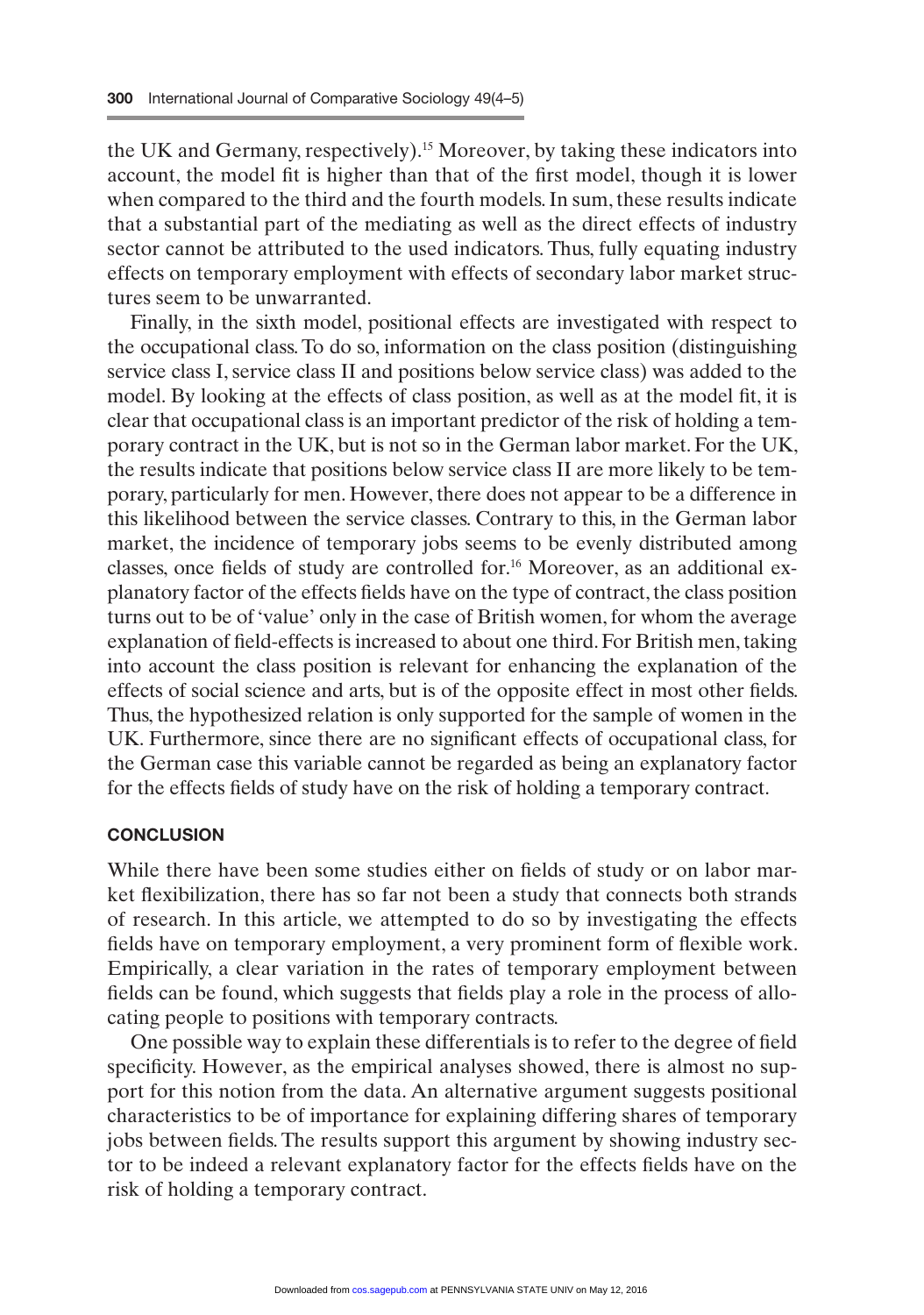Furthermore, as the empirical analyses revealed, institutional settings exert an important influence on the relation of fields and the type of contract. The nexus of educational titles and labor market positions clearly influences the role fields play in the process of allocating people to (temporary) jobs. A high degree of standardization (as it is found in Germany) strengthens the link between educational qualifications and occupational position, thereby making fields more important for the allocation process to jobs.

These results clearly underline the significance of structural factors for the explanation of labor market outcomes. The field-specific risk of holding a temporary contract is not so much influenced by (perceived) productivity differentials, but to a large extent by the direct link of fields and occupational positions. Furthermore, institutional settings are affecting both the overall differentials and the way these differentials develop. The labor market chances of individuals are thus not only governed by individual productivity traits (as suggested by many economic labor market theories), but also by the effects of structural conditions, which are independent of individual characteristics.

However, a substantial part of the association of fields and the type of contract remains unexplained. For most fields, the observed differentials are only partly explained by specificity and positional characteristics. This suggests that other unobserved factors, which might be exogenous (e.g. ability) or endogenous (e.g. detailed firm characteristics) to fields, are affecting the association between fields and temporary employment. Moreover, there are clear gender differences in both labor markets under investigation. Women are more likely than men to hold a temporary contract, while at the same time the variables used in the model are less capable of explaining this individual risk as well as the effects fields have on it. Clearly, further research is needed to investigate these issues more thoroughly.

Finally, as the results indicate the importance of fields for the allocation of people to temporary jobs, it seems to be seminal for future studies to expand research to other forms of flexible employment, such as part-time work or forms of precarious self-employment. This could help to shed more light on the role fields of study play in the process of labor market flexibilization.

#### **ACKNOWLEDGEMENTS**

We like to thank an anonymous reviewer for very helpful comments on an earlier draft of this article.

#### **NOTES**

- 1 The standard employment relationship is usually defined as being full-time, permanent, and non-self-employment.
- 2 It was not possible to separate social sciences and law for combined subjects in the UK LFS. Thus, this category includes a few students of law in a combined subject. However, law as single subject was coded as 'law/administration'.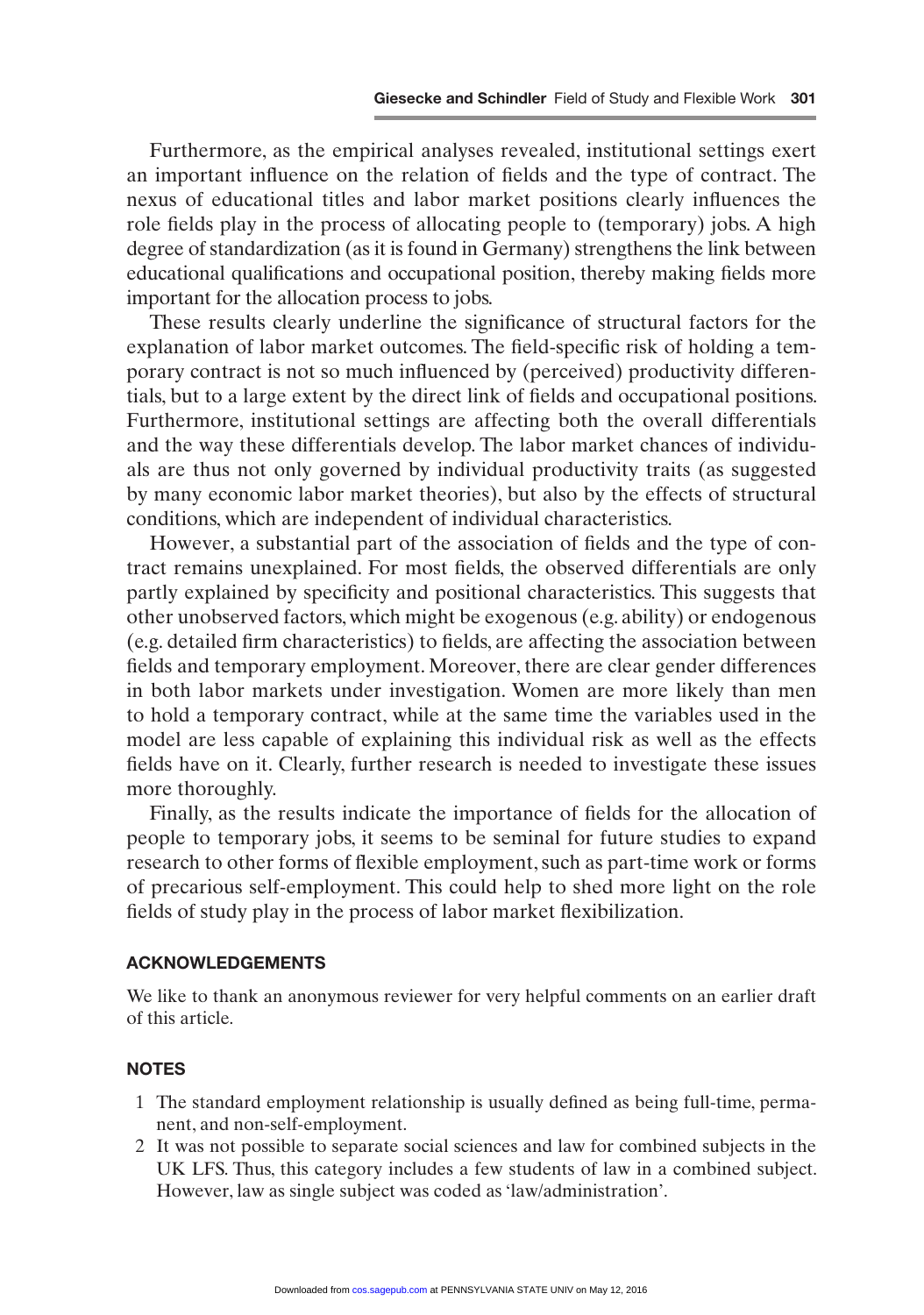- 3 This distinction reflects the differences in the CASMIN classification (group 3b versus 3a). For the UK, the focus on higher degrees implies that below-degree certifi cates or diplomas (as BTEC, HND, HNC, etc.) are not considered.
- 4 Dispersion-index according to Dekker et al. (2002):

$$
D_e\!=\!\!\left(\!1\!-\!\sum_{o=1}^{\!0}\!\left(\! \frac{G_{_{eo}}}{G_{_e}}\right)\!\!\right)\!\!\frac{O}{O\!-\!1}
$$

 $D_e$  = dispersion of ISCO-occupations (ISCO-88 3-digits) for field of study e.

- $G_{\text{eq}}$  = number of graduates of field e with ISCO-occupation o
- $G_e$  = number of graduates of field e
	- $O =$  total number of ISCO-occupations.
- 5 In order to check the validity of the dispersion indices, we used external data (several German graduate surveys) that allowed us to calculate correlations of these indices with alternative indicators of field specificity. As both indices were highly correlated with these alternative measures, we are confident using valid indicators of field specificity.
- 6 The strikingly high rate of temporary employment among German medics is partly due to the peculiarities of the medical training in Germany. However, even if the age range is extended to 20–65-year-olds, high rates of temporary employment can be observed for the field of medicine.
- 7 Cramer's V is a standardized  $\chi^2$ -based measure of association, which can be used to compare the strength of association between two variables across different samples.
- 8 To check to what extent these results are driven by the exceptionally high specificity of medicine, we recalculated the correlations without medicine. While this had little impact for the UK sample, the correlations for the German sample became less negative and shifted toward zero. Thus, even without medicine, there seems to be no relationship between field specificity and the individual risk of holding a temporary contract.
- 9 Due to space limitations, the association between industry sector and fields is displayed only for three broad categories of industry sectors.
- 10 Here, all ten categories of the industry sector classification were used.
- 11 Full details are available on request.
- 12 As this indicator is fully collinear with the variable 'field of study', the dummy variables representing fields had to be removed from the model. When the occupationbased dispersion index is used instead of the field-based index, the results are very similar to those reported.
- 13 Because of space limitations, only the effects of 'health/education' are shown in Table 4.
- 14 See Section 3 for more details on the indicators used. As some of the indicators are fully collinear with the variable 'industry sector', the dummy variables representing industry sectors had to be removed from the model.
- 15 As it turned out, in both countries, high shares of female workers increase the risk of holding a temporary contract (for men and women). Furthermore, in the case of the German labor market, the share of service class workers is positively related to the risk of holding a temporary contract, while higher expansion rates decrease that risk. Firm-size turned out to be statistically not significant, except for German women, who are more likely hold a temporary job if they are working in a large firm.
- 16 In addition to the models presented in Table 4, we ran a model where information on occupational class was entered *before* the information on industry sector. Since the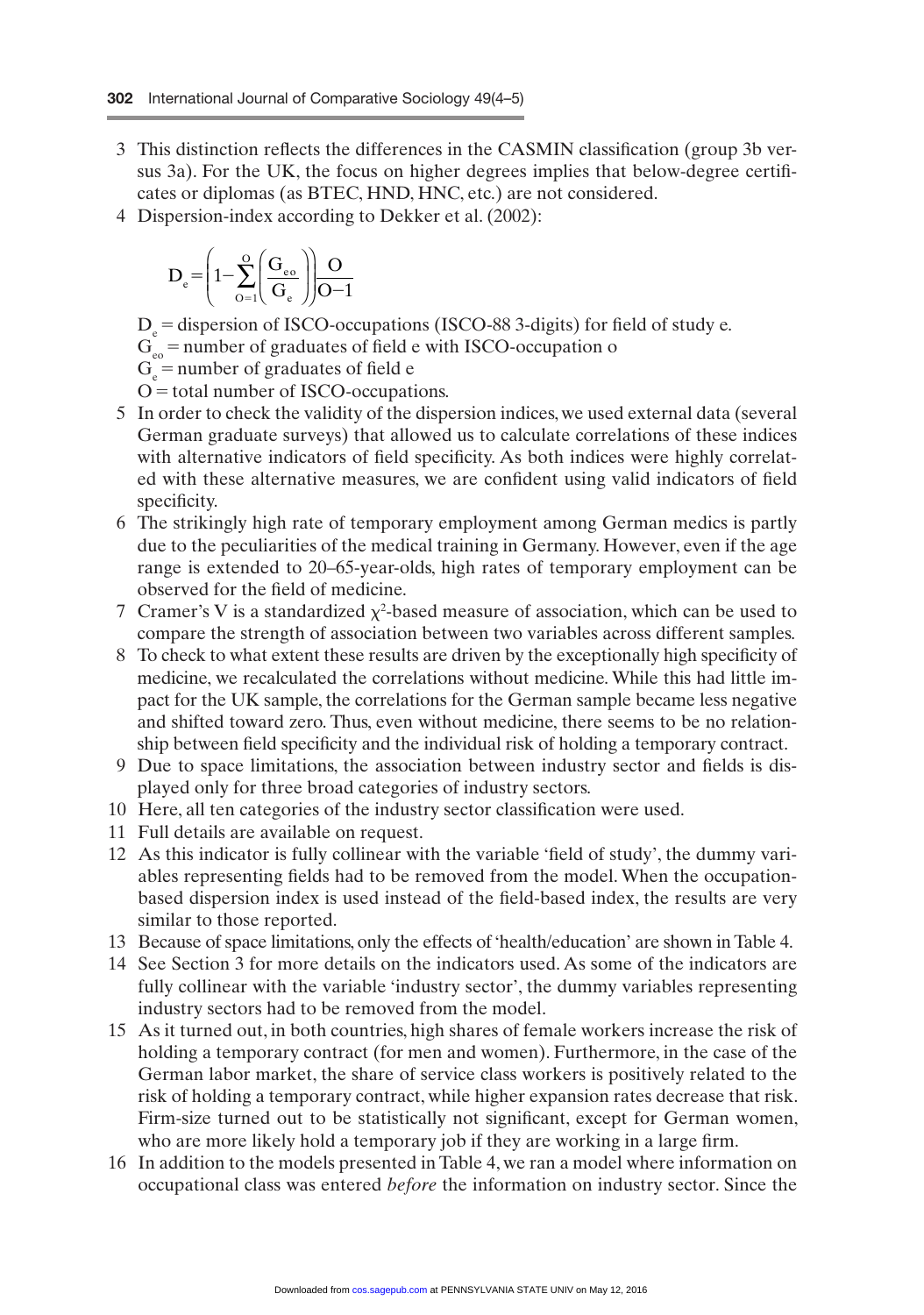results of this model are fairly identical to the one reported above, we conclude that the order of entering the positional characteristics does not exert an influence on the conclusions drawn.

## **REFERENCES**

- Allmendinger, J. (1989) 'Educational Systems and Labor Market Outcomes', *European Sociological Review* 5(3): 231–50.
- Boockmann, B. and Hagen, T. (2001) 'The Use of Flexible Working Contracts in West Germany: Evidence from an Establishment Panel', ZEW Discussion Paper No. 01–33.
- Booth, A.L., Francesconi, M. and Frank, J. (2002) 'Temporary Jobs: Stepping Stones or Dead Ends?', *Economic Journal* 112(480): 189–215.
- Breen, R. (2005) 'Explaining Cross-National Variation in Youth Unemployment Market and Institutional Factors', *European Sociological Review* 21(2): 125–34.
- de Vries, M.R. and Wolbers, M.H.J. (2005) 'Non-Standard Employment Relations and Wages among School Leavers in the Netherlands', *Work, Employment and Society* 19(3): 503–25.
- Dekker, R., de Grip, A. and Heijke, H. (2002) 'The Effects of Training and Overeducation on Career Mobility in a Segmented Labour Market', *International Journal of Manpower* 23(2): 106–25.
- Erikson, R. and Goldthorpe, J.H. (1992) *The Constant Flux: A Study of Class Mobility in Industrial Societies*. Oxford: Clarendon Press.
- Giesecke, J. (2006) *Arbeitsmarktflexibilisierung und Soziale Ungleichheit*. Wiesbaden: Verlag für Sozialwissenschaften.
- Giesecke, J. and Groß, M. (2003) 'Temporary Employment: Chance or Risk?', *European Sociological Review* 19(2): 161–77.
- Giesecke, J. and Groß, M. (2004) 'External Labour Market Flexibility and Social Inequality – Temporary Employment in Germany and the UK', *European Societies* 6(3): 347–82.
- Goldthorpe, J.H. (2000) *On Sociology: Numbers, Narratives, and the Integration of Research and Theory*. Oxford: Oxford University Press.
- Kalleberg, A.L. (2000) 'Non Standard Employment Relations: Part-Time, Temporary and Contract Work', *Annual Review of Sociology* 26: 341–65.
- Kim, A. and Kim, K.-W. (2003) 'Returns to Tertiary Education in Germany and the UK: Effects of Fields of Study and Gender', MZES Working Paper No. 62.
- Long, J.S. (1997) *Regression Models for Categorical and Limited Dependent Variables*. Thousand Oaks, CA: SAGE.
- Mertens, A., Gash, V. and McGinnity, F. (2007) 'The Cost of Flexibility at the Margin. Comparing the Wage Penalty for Fixed-term Contracts in Germany and Spain Using Quantile Regression', *LABOUR* 21(4/5): 637–66.
- Müller, W. and Gangl, M. (eds) (2003) *Transitions from Education to Work in Europe The Integration of Youth into EU Labour Markets*. Oxford: Oxford University Press.
- Müller, W., Steinmann, S. and Ell, R. (1998.) 'Education and Labour-Market Entry in Germany', in Y. Shavit and W. Müller (eds) *From School to Work. A Comparative*  Study of Educational Qualifications and Occupational Destinations, pp. 143-88. Oxford: Clarendon Press.
- OECD (2002) 'Taking the Measure of Temporary Employment', in OECD (ed.) *OECD Employment Outlook*, pp. 127–85. Paris: OECD.